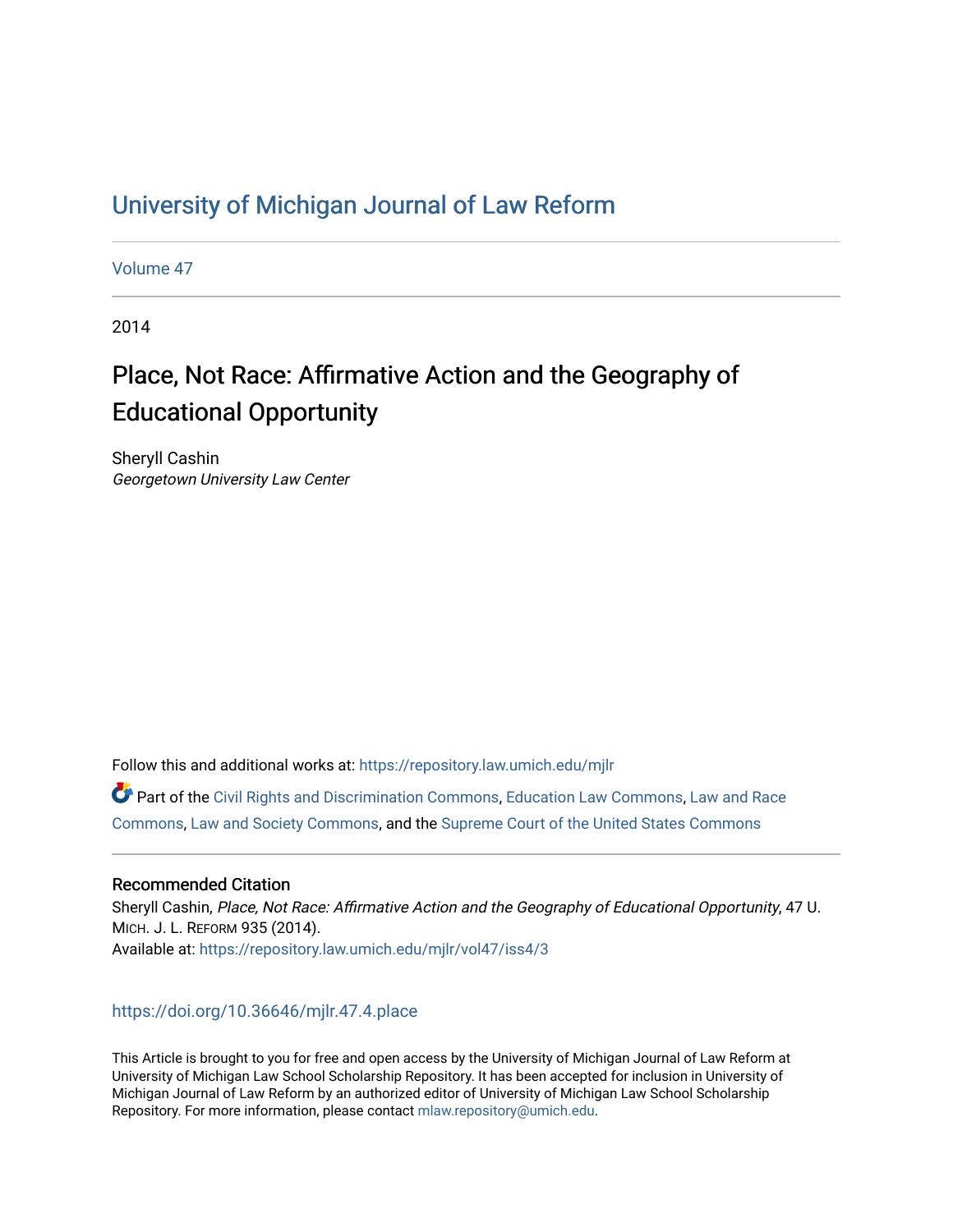## **PLACE, NOT RACE: AFFIRMATIVE ACTION AND THE GEOGRAPHY OF EDUCATIONAL OPPORTUNITY**

## Sheryll Cashin\*

*We must consider public education in the light of its full development and its present place in American life throughout the Nation. Only in this way can it be determined if segregation in public schools deprives these plaintiffs of the equal protection of the laws. . . .*

*In these days, it is doubtful that any child may reasonably be expected to succeed in life if he is denied the opportunity of an education. Such an opportunity, where the state has undertaken to provide it, is a right which must be made available to all on equal terms.*

*We come then to the question presented: Does segregation of children in public schools solely on the basis of race, even though the physical facilities and other "tangible" factors may be equal, deprive the children of the minority group of equal educational opportunities? We believe that it does.*

Chief Justice Earl Warren, *Brown v. Board of Education* (1954)

#### **INTRODUCTION**

The discourse in America about segregation is dishonest. On the surface, we pretend that the values of *Brown v. Board of Education* have been met, although most of us know in our hearts that the current system of public education betrays those values. In this essay, I reflect on how residual, *de facto* segregation and the stratified architecture of opportunity in our nation contribute to the achievement gap that has made race-based affirmative action necessary. Despite the Supreme Court's compromise decision in *Fisher v. Texas*, 1 affirmative action is on life support. As this essay goes to print, the Supreme Court has heard argument, but has not issued a decision in the case of *Schuette v. Coalition to Defend Affirmative Action,* which challenges the ability of Michigan voters to ban affirmative action.2 At oral argument, conservative justices seemed

<sup>\*</sup> Professor of Law, Georgetown University Law Center. This essay is adapted from parts of the following works: *Place, Not Race: Affirmative Action and the Geography of Opportunity*, *in* CONTROVERSIES IN AFFIRMATIVE ACTION, (James Beckman, ed., forthcoming 2014) and PLACE, NOT RACE: A NEW VISION OF OPPORTUNITY IN AMERICA (2014).

<sup>1. 133</sup> S. Ct. 2411 (2013).

<sup>2.</sup> *See* Schuette v. Coal. to Defend Affirmative Action, 134 S. Ct. 1623 (2014).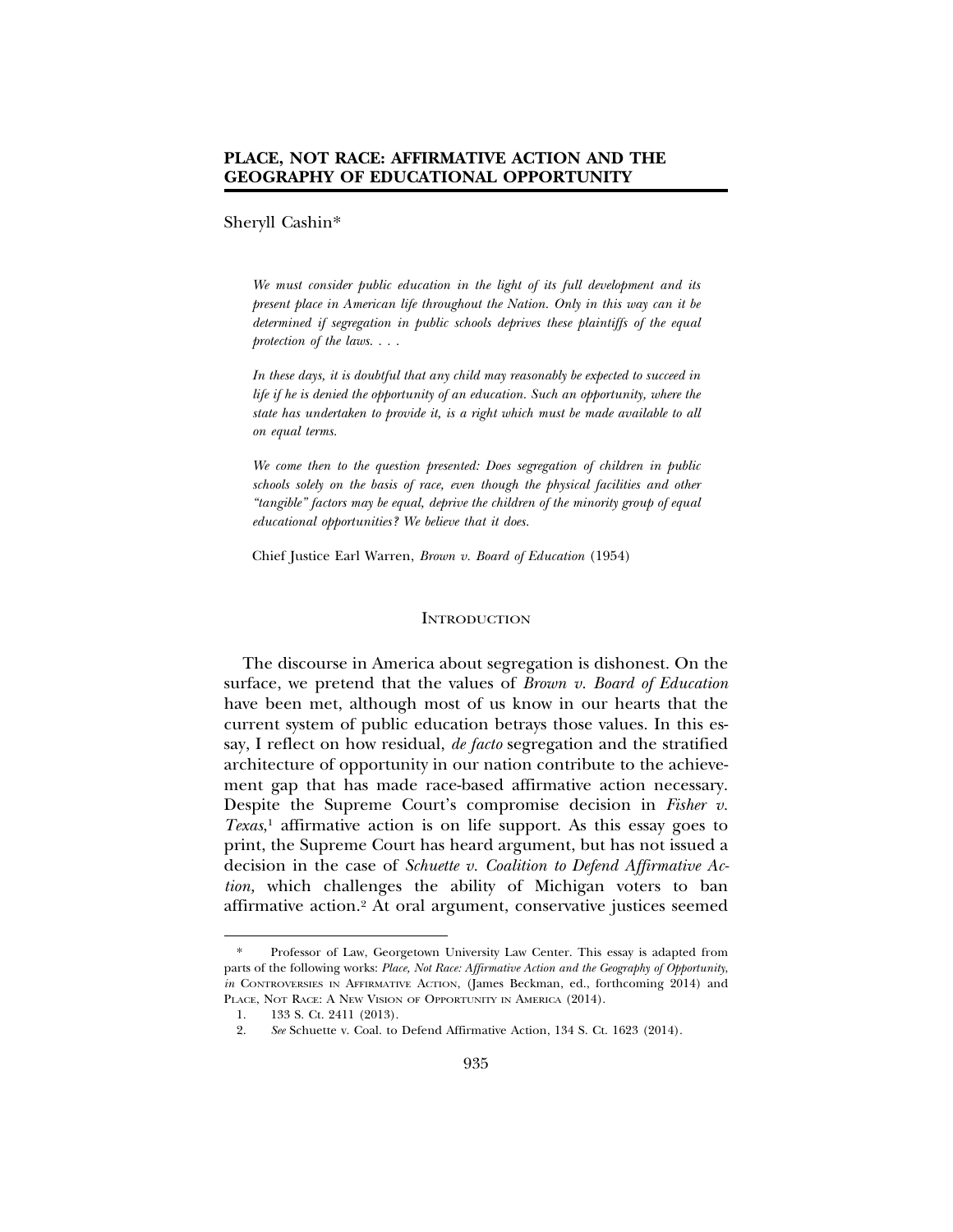inclined to uphold the ban.3 Conservative opponents will continue to attack the policy in courts and through politics however the Court rules: there will always be another Abigail Fisher. Eight states have banned affirmative action programs: six through ballot measures (California (1996), Washington (1998), Michigan (2006), Nebraska (2008), Arizona (2010), and Oklahoma (2012)); one by executive order (Florida (1999)); and another by legislative act (New Hampshire  $(2011)$ ).<sup>4</sup>

Ultimately, I argue that one important response to the demise of race-based affirmative action should be to incorporate the experience of segregation into diversity strategies. A college applicant who has thrived despite exposure to poverty in his school or neighborhood deserves special consideration. Those blessed to come of age in poverty-free havens do not. I conclude that use of place, rather than race, in diversity programming will better approximate the structural disadvantages many children of color actually endure, while enhancing the possibility that we might one day move past the racial resentment that affirmative action engenders.

While I propose substituting place for race in university admissions, I am not suggesting that American society has become postracial. In fact, much social science research supports the continued salience of race, especially in the subconscious of most Americans.<sup>5</sup> My proposal accounts for the racial architecture of opportunity in this country through the race-neutral means of place. Ultimately, I conclude that the social costs of racial preferences outweigh any marginal benefits when race-neutral alternatives are available that will create racial diversity by expanding opportunity to those most disadvantaged by structural barriers. The truly disadvantaged black and brown children trapped in high-poverty environs—are not getting the quality of schooling they need, partially because backlash wedge politics undermine any possibility for common sense public policies.6 Affirmative action as currently practiced in admissions at most elite institutions does little to help this group and may make matters worse by contributing to political gridlock borne of racial cleavage. I would not make place the only dimension for consideration of affirmative action, but I do think that, given how large it looms in structuring educational opportunity and

<sup>3.</sup> *See* Trancript of Oral Argument, Schuette v. Coal. to Defend Affirmative Action, 134 S. Ct. 1623 (2014) (No. 12-682).

<sup>4.</sup> NATIONAL CONFERENCE OF STATE LEGISLATURES, AFFIRMATIVE ACTION: STATE ACTION, http://www.ncsl.org/issues-research/educ/affirmative-action-state-action.aspx (last visited Sept. 17, 2013).

<sup>5.</sup> *See generally* Jerry Kang, *Trojan Horses of Race*, 118 HARV. L. REV. 1489 (2005).

<sup>6.</sup> *See infra* Part I.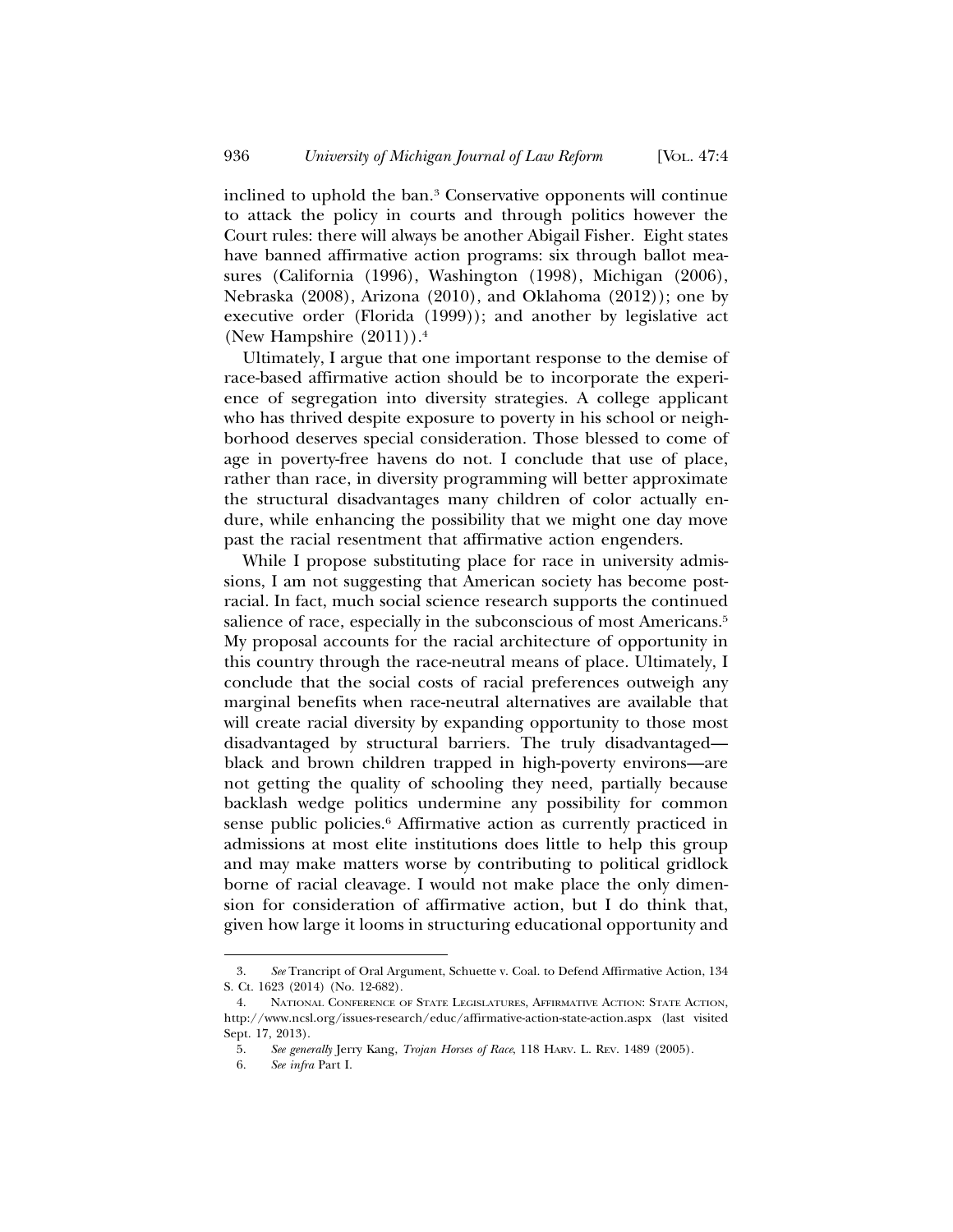outcomes, it should be given much greater weight and attention than it currently receives in diversity programs. I would also give considerable weight to another factor that disproportionately affects blacks and Latinos: low family wealth. Finally, I call on universities to radically reform admissions processes and jettison concepts of "merit" that are unrelated to their professed missions.

As a post-civil rights baby, I attended integrated public schools in Alabama during the era when America was making good on the promise of *Brown v. Board of Education*. In 1980, I graduated from S.R. Butler High School in Huntsville. At that time, it was one of the largest schools in the state. Our mascot was the Butler Rebel, a Confederate colonel who appeared more avuncular than defiant. Butler was an integrated, but majority-white, powerhouse in sports and a place where a nerd like me could take Advanced Placement classes and gain entrance to elite colleges. Kids from housing projects and sturdy, middle-class neighborhoods attended the same school, albeit with a degree of sorting into racially identifiable academic tracks. We played on sports fields together, attended the same "fifth quarter" dances, and generally got along.

At our thirtieth reunion, my classmates and I bemoaned Butler's demise. Enrollment at the school where we had thrived and which we had loved had dwindled to thirty-five percent of capacity, depleted by demographic change. Butler had become an impoverished, predominately black school and a source of derision despite its string of state basketball championships in the 2000s. Barely half of its seniors graduated, and its students *were* being "left behind" as families with options moved on and standardized test scores declined. Middle-class people exited the neighborhoods surrounding the school, opting for greener, higher-opportunity acres in rapidly growing suburban Madison County. The state accelerated the school's isolation when it built an interstate highway connector that mowed down scores of homes in Butler's attendance zone. This created a concrete firewall between the affluent majority-white and declining majority-black sides of town, with predictable results for our alma mater. A similar story of race and class segregation in public schools and neighborhoods could be told in most American cities with a critical mass of people of color.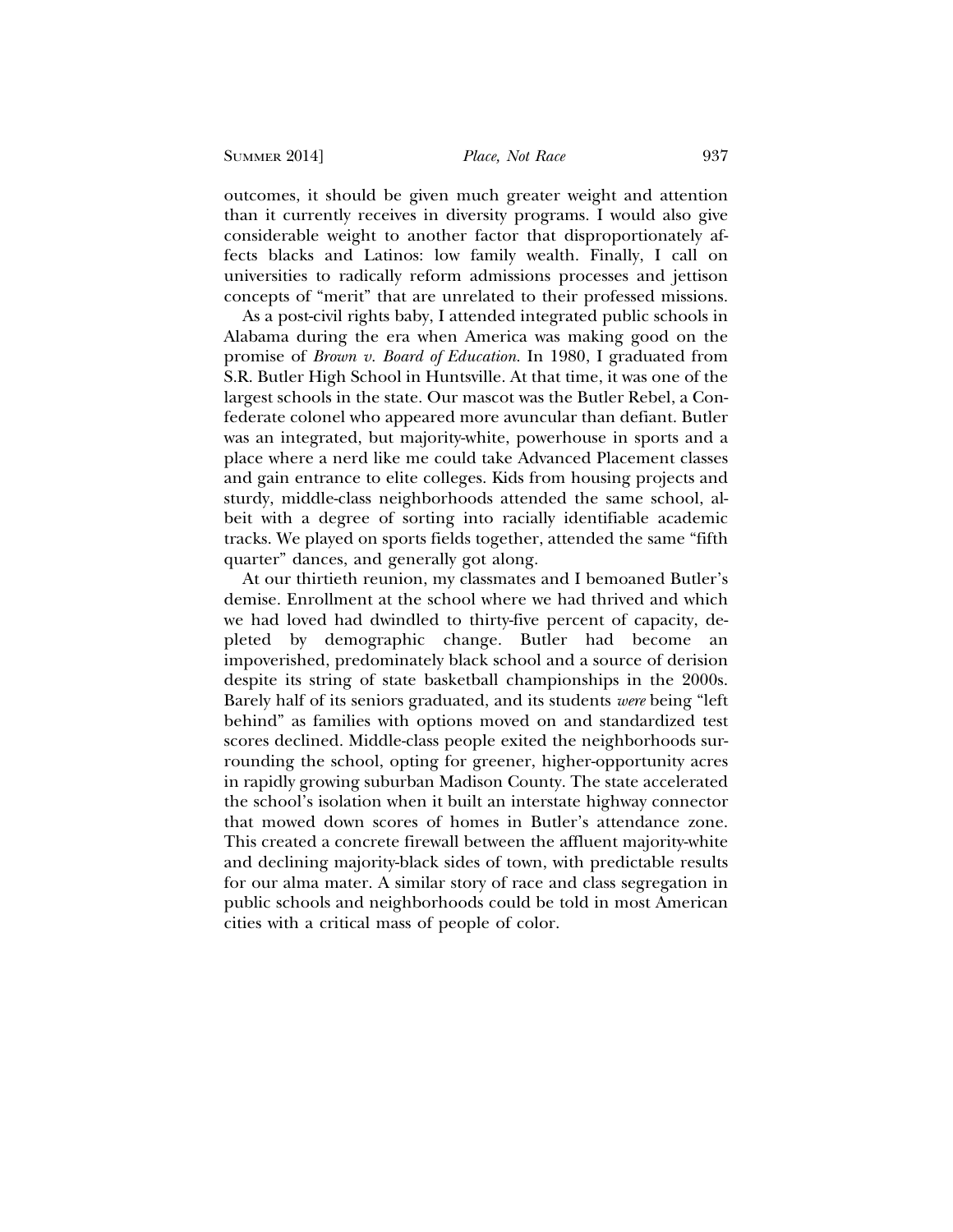#### I. SEGREGATION, INEQUALITY & THE ACHIEVEMENT GAP

A recent report<sup>7</sup> on school segregation issued by the Civil Rights Project of UCLA paints a stark picture. The overwhelming majority of Latino and black students (eighty and seventy-four percent respectively) now attend majority-nonwhite schools.<sup>8</sup> Meanwhile, the typical white student attends a school that is seventy-five percent white.<sup>9</sup> Asian public school students come closest to living the ideal of *Brown v. Board of Education*. They are more likely than any other group to attend a multiracial school.10 Exposure to poverty is also typical for black and Latino children and much less common for white and Asian kids. The average black or Latino public school student attends a school where nearly two-thirds of her peers are poor.11 Meanwhile, the average white and Asian student attends a school where at least sixty percent of her peers are not poor.<sup>12</sup>

School segregation exists largely because school districts have returned to neighborhood school assignment plans. The Supreme Court essentially absolved school districts of any obligation to overcome racial segregation in neighborhoods that was not of the district's own making in a series of decisions in the 1990s.13 In the 2007 case of *Parents Involved in Community Schools v. Seattle*, 14 the Court prohibited school districts from considering the race of individual children in school assignments, thus striking down voluntary school integration plans. In sum, even if the local political consensus favors race-conscious integration strategies, the Court limits those possibilities.

Schools, then, tend to track the racial and economic demarcations of the neighborhoods in which they are located. Admittedly, our nation is less segregated than it used to be.15 In large metropolitan areas, it is increasingly difficult to find what we used to refer to

<sup>7.</sup> *See* GARY ORFIELD, JOHN KUCSERA & GENEVIEVE SIEGEL-HAWLEY, THE CIVIL RIGHTS PRO-JECT, E PLURIBUS . . . SEPARATION: DEEPENING DOUBLE SEGREGATION FOR MORE STUDENTS (2012), *available at* http://civilrightsproject.ucla.edu/research/k-12-education/integrationand-diversity/mlk-national/e-pluribus. . .separation-deepening-double-segregation-for-morestudents/orfield\_epluribus\_revised\_omplete\_2012.pdf.

<sup>8.</sup> *Id.* at ix.

<sup>9.</sup> *Id.* at x.

<sup>10.</sup> *Id.* at 20.

<sup>11.</sup> *Id*. at 26.

<sup>12.</sup> *Id.*

<sup>13.</sup> *See generally* SHERYLL CASHIN, THE FAILURES OF INTEGRATION: HOW RACE AND CLASS ARE UNDERMINING THE AMERICAN DREAM 211–18 (2004) (citing Bd. of Educ. of Oklahoma City Pub. Sch. v. Dowell, 498 U.S. 237 (1991); Missouri v. Jenkins, 515 U.S. 70 (1995)).

<sup>14. 551</sup> U.S. 701 (2007).

<sup>15.</sup> *See* JOHN R. LOGAN & BRIAN STULTS, US2010 PROJECT, THE PERSISTENCE OF SEGREGA-TION IN THE METROPOLIS: NEW FINDINGS FROM THE 2010 CENSUS 3, 9 (2011), *available at* http:/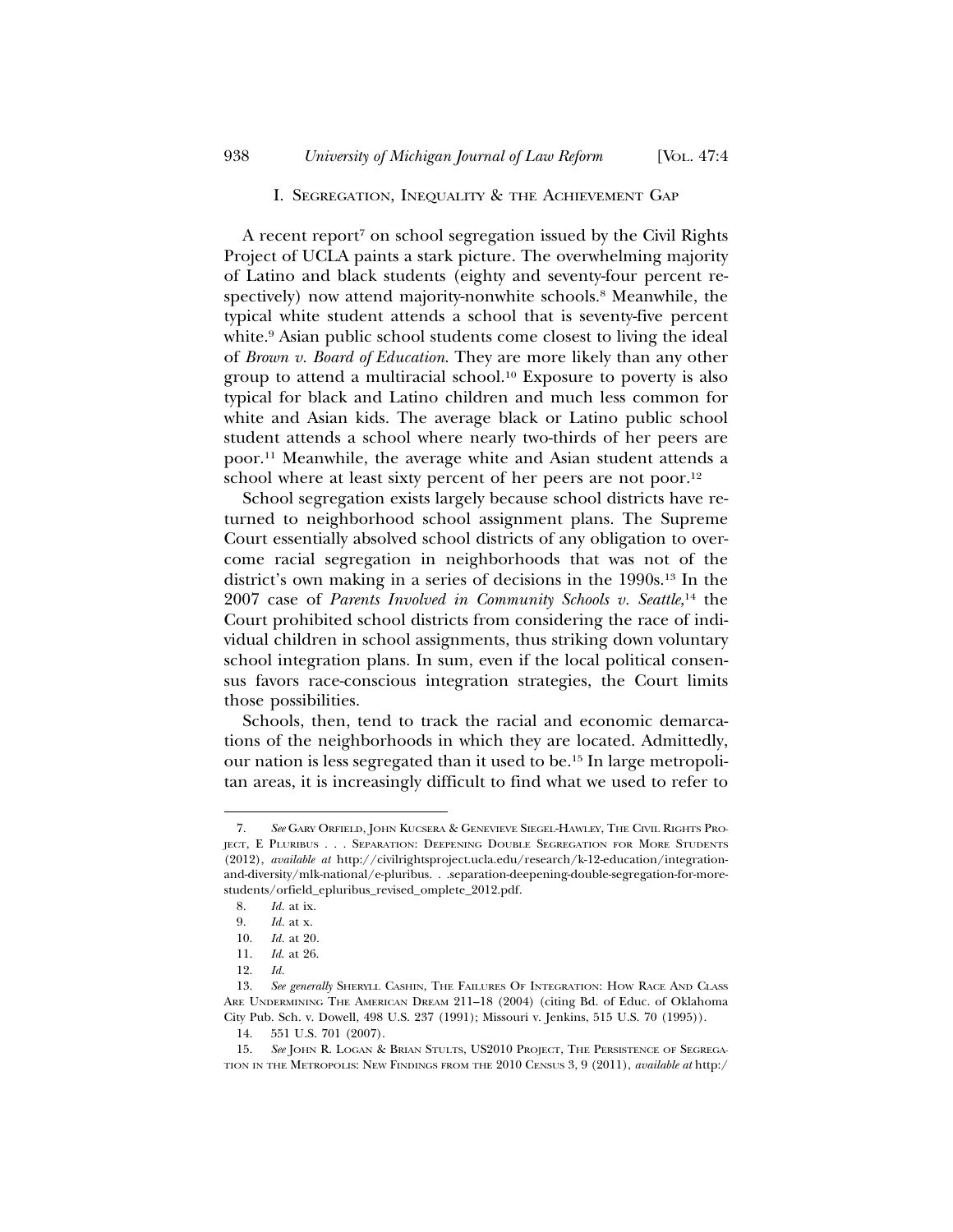in the South as a "lily white" neighborhood. In post-civil rights America, residential markets are freer, and black, brown, and yellow people have begun to add color to formerly all-white environs. That said, a considerable degree of racial segregation persists in our life space.

The average non-Hispanic white person in metropolitan America resides in a neighborhood that is approximately seventy-five percent white.16 Meanwhile a typical African American lives in a neighborhood that is only approximately forty percent white.17 In the largest metropolitan areas, most black people can be found living in environs where they predominate.18 Latinos also tend to live in neighborhoods with a large presence of people of color and very few white neighbors.19 Asians are the most integrated of so-called minorities; the largest share of their neighbors, on average, is non-Hispanic white.<sup>20</sup> Thus, whites, blacks, Latinos, and Asians tend to experience diversity very differently in their daily lives.

This differential experience of place greatly affects opportunity. Exposure to extensive poverty is the norm for most blacks and Latinos, while *the opposite* is true for most whites and Asians. Only about thirty percent of black and Latino families reside in neighborhoods where fifty percent or less of the people are poor.<sup>21</sup> *Put differently*, *less than one third of black and Latino children live in middle-class neighborhoods where middle-class norms predominate.* Meanwhile, more than sixty percent of white and Asian households live in neighborhoods where the majority of people are not poor.<sup>22</sup> As demographer John Logan succinctly put it, "It is especially true for African Americans and Hispanics that their neighborhoods are often served by the worst performing schools, suffer the highest crime rates, and have the least valuable housing stock in the metropolis."23

Race appears to play a more dominant role than class in determining where one lives. Even affluent blacks and Latinos suffer from neighborhood inequality. In the last two decades, black and

<sup>/</sup>www.s4.brown.edu/us2010/Data/Report/report2.pdf.; SHERYLL CASHIN, PLACE, NOT RACE: A NEW VISION OF OPPORTUNITY IN AMERICA 23 (2014); *see generally* Douglas Massey & Nancy Denton, American Apartheid: Segregation and the Making of the Underclass (1993).

<sup>16.</sup> JOHN R. LOGAN, US2010 PROJECT, SEPARATE AND UNEQUAL: THE NEIGHBORHOOD GAP FOR BLACKS, HISPANICS, AND ASIANS IN METROPOLITAN AMERICA 2–3 (2011), *available at* http:// www.s4.brown.edu/us2010/Data/Report/report0727.pdf.

<sup>17.</sup> *Id.*

<sup>18.</sup> *Id.*

<sup>19.</sup> *Id.* at 3–4.

<sup>20.</sup> *See id.*

<sup>21.</sup> *Id.* at 6.

<sup>22.</sup> *Id*.

<sup>23.</sup> LOGAN & STULTS, *supra* note 15, at 21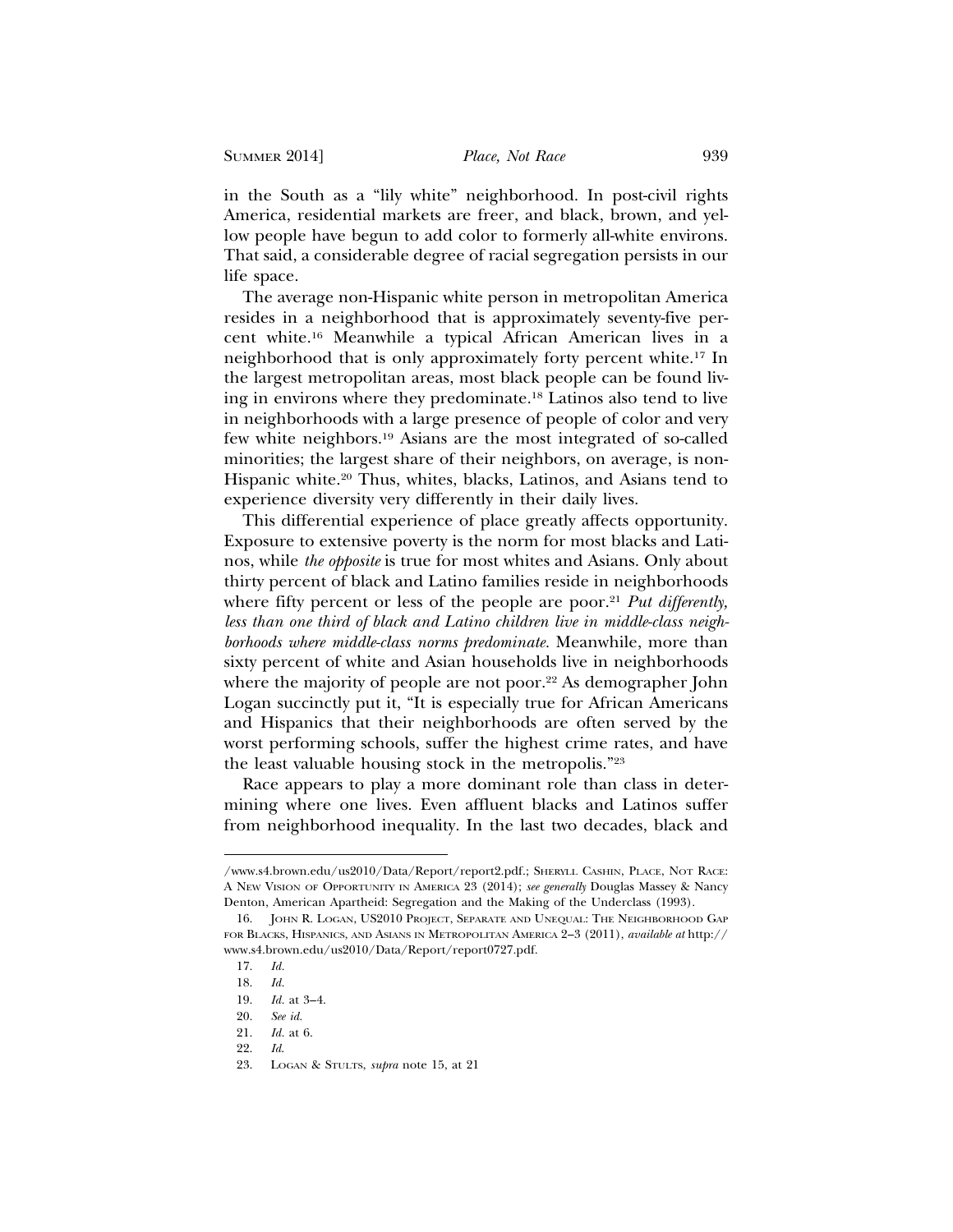Latino households with annual incomes greater than \$75,000 experienced more average exposure to poverty in their neighborhoods than did poor $24$  whites.<sup>25</sup>

Elsewhere, I have written extensively about the causes of residential segregation, including persistent discrimination in housing markets, weak antidiscrimination enforcement, and exclusionary zoning, whereby affluent jurisdictions intentionally prevent affordable housing, even apartments, from invading their turf.<sup>26</sup> That the state no longer maintains a *de jure* commitment to racial exclusion is irrelevant to children who endure economic isolation. Whether intentional or *de facto*, racial and economic segregation beget racial inequality, which in turn implicates the debate over whether and how to maintain affirmative action.

The Kirwan Institute at Ohio State has pioneered research on neighborhood structure and opportunity, accumulating five decades of research that demonstrates what common sense tells us.27 Low- and very low-opportunity neighborhoods depress life outcomes with high poverty, limited employment, underperforming schools, distressed housing, and violent crime. They create a nearly closed loop of systemic disadvantage, in which failure is common and success aberrational. A dearth of successful models, lack of networks that lead to jobs, unsafe streets, recurrent multi-generational family dysfunction, or the general miasma of depression that can pervade high poverty contexts may inhibit the success of even the most motivated.28 In his public speeches, john powell, former head of Kirwan and a leading authority on neighborhood opportunity analysis, likens living in a low-opportunity neighborhood to running up the "DOWN" escalator.29 Additionally, a 2009 Pew study on

<sup>24.</sup> LOGAN, *supra* note 15, at 18 (defining "poor" as households with incomes under \$40,000 during the time period 2005–2009).

<sup>25.</sup> *Id.* at 5.

<sup>26.</sup> *See* CASHIN, *supra* note 13, at ch. 3.

<sup>27.</sup> *See* Jason Reece, Senior Researcher & Dir., Kirwin Inst. for the Study of Race & Ethnicity, Presentation at the NLADA Substantive Law Conference, Opportunity Mapping: Mapping the Geography of Opportunity for Public Interest Advocacy Conference Presentation, (July 23, 2010), *available at* http://kirwaninstitute.osu.edu/wp-content/uploads/2011/ 02/2010\_07\_23\_oppmapping\_reece\_nlada.pdf.

<sup>28.</sup> *See* john a. powell, *Opportunity-Based Housing*, 12 J. AFFORDABLE HOUS. & CMTY. DEV. L. 188, 195–99 (2002).

<sup>29.</sup> john a. powell, Exec. Dir., Kirwan Inst. for the Study of Race & Ethnicity, Speech at Urban Habitat's Social Equity Caucus State of the Region: Regionalism and Race (Jan. 15, 2010), *available at* http://urbanhabitat.org/files/powell.20th.17-1.pdf.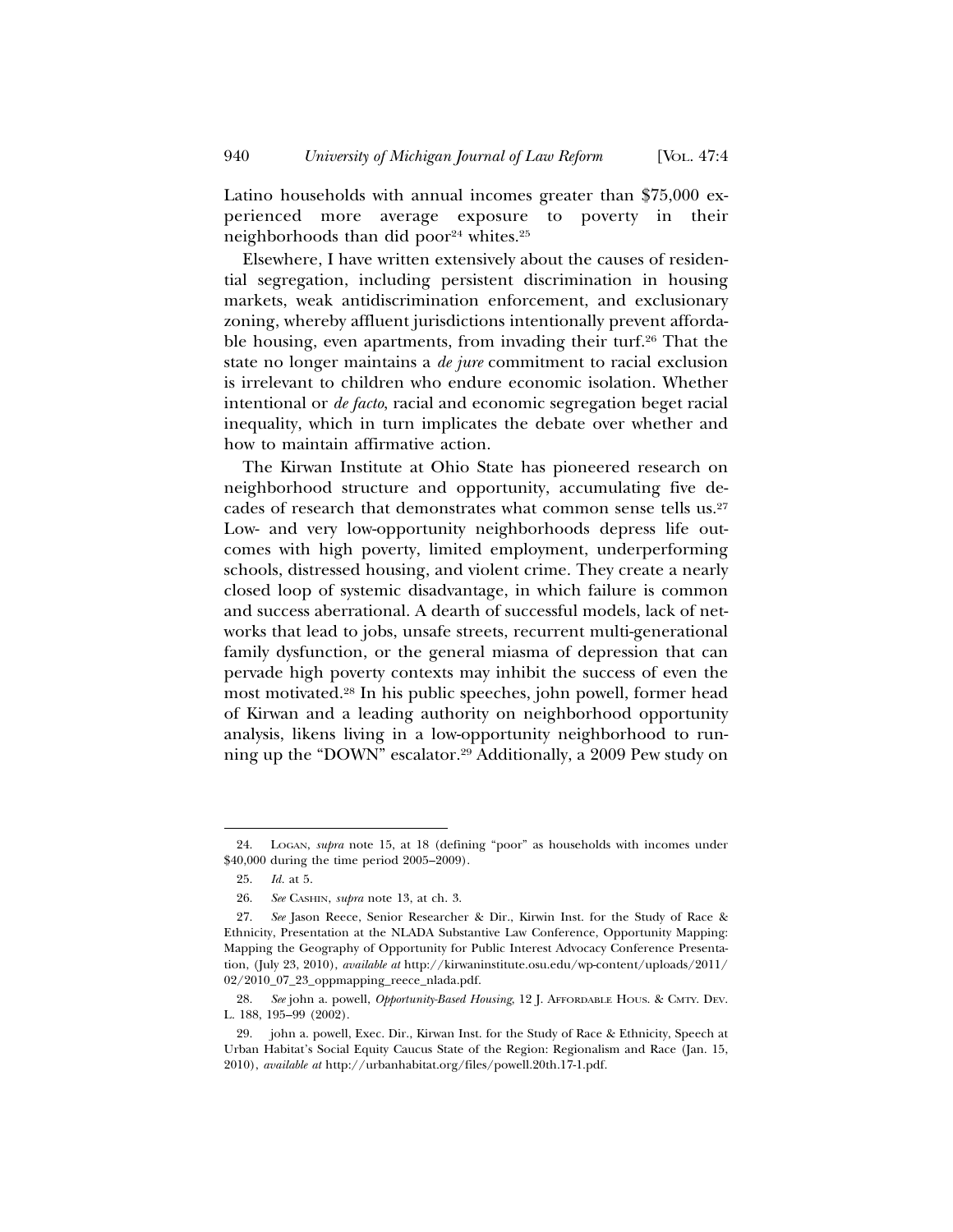SUMMER 2014] *Place, Not Race* 941

economic mobility showed that living in a high-poverty neighborhood virtually guarantees downward mobility.30

Meanwhile, those privileged to live in high-opportunity neighborhoods rise easily with the benefits of exceptional schools and social networks. As powell observes, it is like riding on the "UP" escalator. Anyone who has experienced a high-opportunity neighborhood knows intuitively what this means—the habits you observe, the people and ideas to which you are exposed, and the books you are motivated to read. These systems work in areas of low poverty and rich employment. Unfortunately, this opportunity structure continues to be highly racialized. *The vast majority of whites and Asians live in neighborhoods with a poverty rate below fourteen percent while a majority of blacks and Latinos do not.*31 The Kirwan Institute has performed opportunity-mapping analyses in ten states or localities nationwide. In Massachusetts, for example, ninety percent of blacks and Latinos live in areas of low opportunity compared to only thirty-one percent of whites.32 In King County, Washington, seventyfive percent of the black population is isolated in low and very low opportunity communities.33

Whites do not want to hear about these statistics. They may trigger what social scientists call "cognitive shutdown," prompted by factors such as fear of being labeled racist for entering any debate about race or weary perception that whites are being blamed for societal ills they did not cause.<sup>34</sup> But this isn't a blame game. In fact,

<sup>30.</sup> PATRICK SHARKEY, PEW CHARITABLE TRUSTS, NEIGHBORHOODS AND THE BLACK-WHITE MOBILITY GAP 11 (2009), *available at* http://www.pewtrusts.org/uploadedFiles/wwwpewtrusts org/Reports/Economic\_Mobility/PEW\_SHARKEY\_v12.pdf?n=1399.

<sup>31.</sup> ALEMAYEHU BISHAW, U.S. CENSUS BUREAU, AREAS WITH CONCENTRATED POVERTY: 2006–2010 7 (2011), *available at* http://www.census.gov/prod/2011pubs/acsbr10-17.pdf.

<sup>32.</sup> KWABENA AGYEMAN, CHAUNCEY ROBBS & CRAIG RATCHFORD, KIRWAN INST., THE GEOG-RAPHY OF OPPORTUNITY: BUILDING COMMUNITIES OF OPPORTUNITY IN MASSACHUSETTS, 2–3 (2009), *available at* http://kirwaninstitute.osu.edu/docs/publications/finalreport\_maopp comm\_kirwan\_jan2009.pdf.

<sup>33.</sup> SO-YOUNG LEE, BRANDON MOSS & STACEY CHAN, KIRWAN INST., THE GEOGRAPHY OF OPPORTUNITY: MAPPING TO PROMOTE EQUITABLE COMMUNITY DEVELOPMENT & FAIR HOUSING IN KING COUNTY, WA 6 (2010), *available at* http://kirwaninstitute.osu.edu/docs/publications/ king\_county\_wa\_opportunity\_mapping\_apr\_2010.pdf.

<sup>34.</sup> RACHEL GODSIL & ALEXIS MCGILL JOHNSON, AM. VALUES INST., RESETTING A VISION OF RACE FOR THE 21ST CENTURY: INSIGHTS FROM THE MIND SCIENCES 3 (2013), *available at* http:// www.scribd.com/doc/163496747/Talking-About-Race-Memo (noting that "[w]hite people for whom discussions of race are often guilt inducing—often shut down entirely and cease listening.") *See also* ALEXIS MCGILL JOHNSON & RACHEL D. GODSIL, AM. VALUES INST., TRANS-FORMING PERCEPTION: BLACK MEN AND BOYS 12–13 (2013), *available at* www.perception.org/ wordpress/wp-content/uploads/2013/03/BMR2\_EXEC\_HI\_RES.pdf (citing social science studies showing white anxiety about being perceived racist and attendant defensiveness and diminished cognitive function).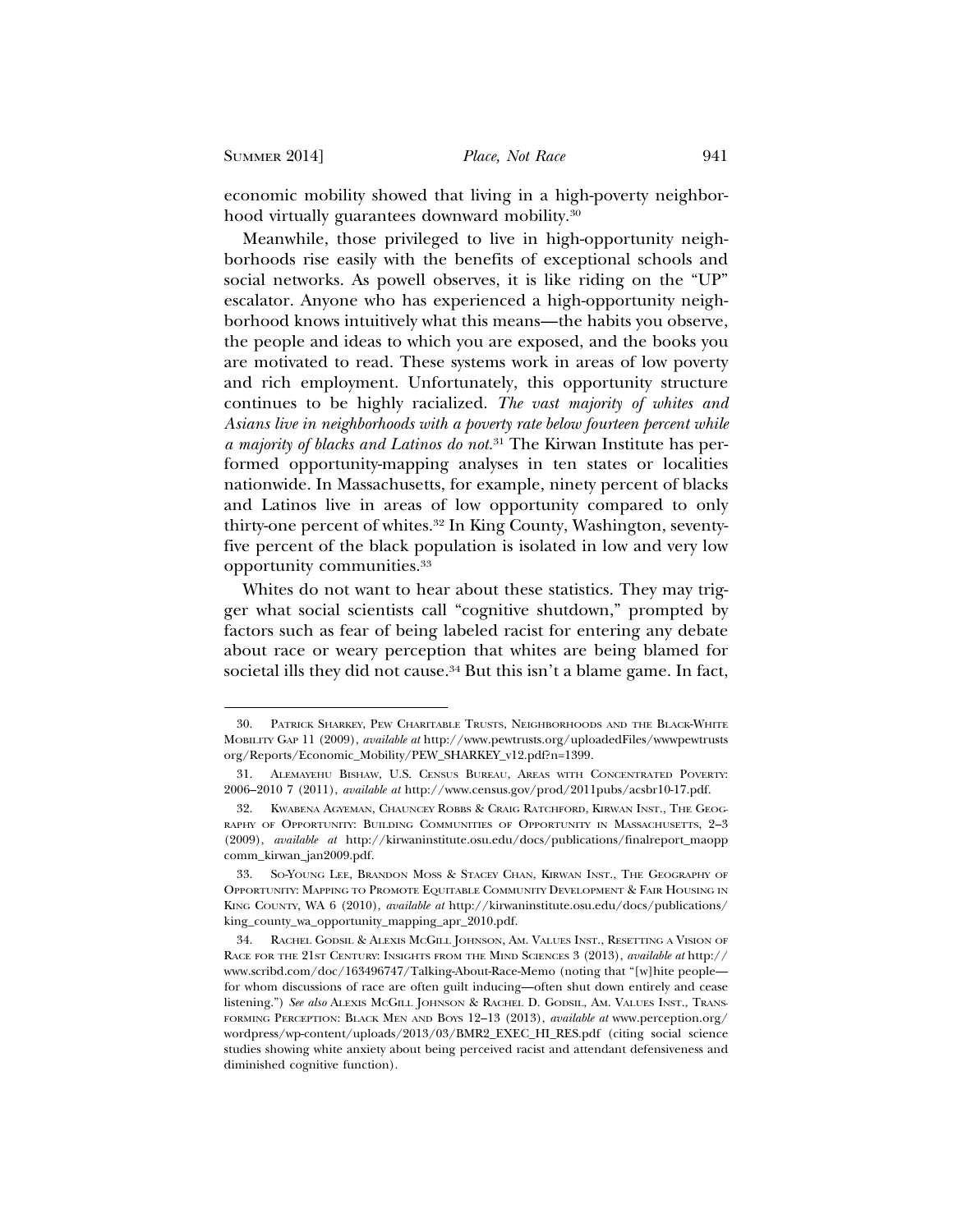the same forces that create geographic disadvantage for many blacks and Latinos also disadvantage average white folk.

In an American metropolis stratified into areas of low, medium, and high opportunity, place is a disadvantage for anyone who cannot afford to buy a home in a premium neighborhood.35 The iconic, picket-fence spaces that once nurtured middle-class American dreams have shrunk along with real wages. A recent study found that only forty-four percent of American families now live in middle-class neighborhoods, down from sixty-five percent in 1970.36 This is due to the rising segregation of the affluent and the poor from everyone else. While income segregation has grown fastest among black and Hispanic families, high-income families of all races are now much less likely to have middle- or low-income neighbors.37

Proponents of affirmative action should worry about neighborhood inequality. A large body of social science research suggests that where one lives can directly affect one's social, economic, or physical outcomes.38 This is especially true of low-income children's school performance. A recent study conducted in Montgomery County, Maryland, for example, demonstrated greatly improved achievement among black and Latino public housing residents when they moved to a middle-class neighborhood and attended middle-class schools.39 A control group of children of color who remained in public housing and were assigned to high poverty schools with extra resources were not as successful as those allowed to integrate into higher opportunity schools.40 Among the proffered explanations for the impact of poverty are poorer quality teachers, fewer resources that tend to attach to high poverty

<sup>35.</sup> powell, *supra* note 28, at 195–201.

<sup>36.</sup> SEAN F. REARDON & KENDRA BISCHOFF, US2010 PROJECT, GROWTH IN THE RESIDENTIAL SEGREGATION OF FAMILIES BY INCOME, 1970–2009 (2011), *available at* http://www.s4.brown .edu/us2010/Data/Report/report111111.pdf.

<sup>37.</sup> KENDRA BISCHOFF & SEAN F. REARDON, US2010 PROJECT, GROWTH IN THE RESIDENTIAL SEGREGATION OF FAMILIES BY INCOME, 1970–2009 11-17 (2013), *available at* http://cepa.stan ford.edu/sites/default/files/report10162013.pdf; Sean F. Reardon & Kendra Bischoff, *Income Inequality & Income Segregation*, 116 AM. J. SOC. 1092, 1115–25 (2011) (showing a rise in residential segregation by income in a study of the nation's thirty largest metro areas). *See also* REARDON & BISCHOFF, *supra* note 36, at 21.

<sup>38.</sup> BISCHOFF & REARDON, RESIDENTIAL SEGREGATION OF FAMILIES BY INCOME, 1970-2009 (2013), *supra* note 37, at 4.

<sup>39.</sup> HEATHER SCHWARTZ, CENTURY FOUND., HOUSING POLICY IS SCHOOL POLICY: ECONOMI-CALLY INTEGRATIVE HOUSING PROMOTES ACADEMIC SUCCESS IN MONTGOMERY COUNTY, MARYLAND 33-34 (2010), *available at* http://tcf.org/publications/pdfs/housing-policy-isschool-policy-pdf/Schwartz.pdf.

<sup>40.</sup> *Id.*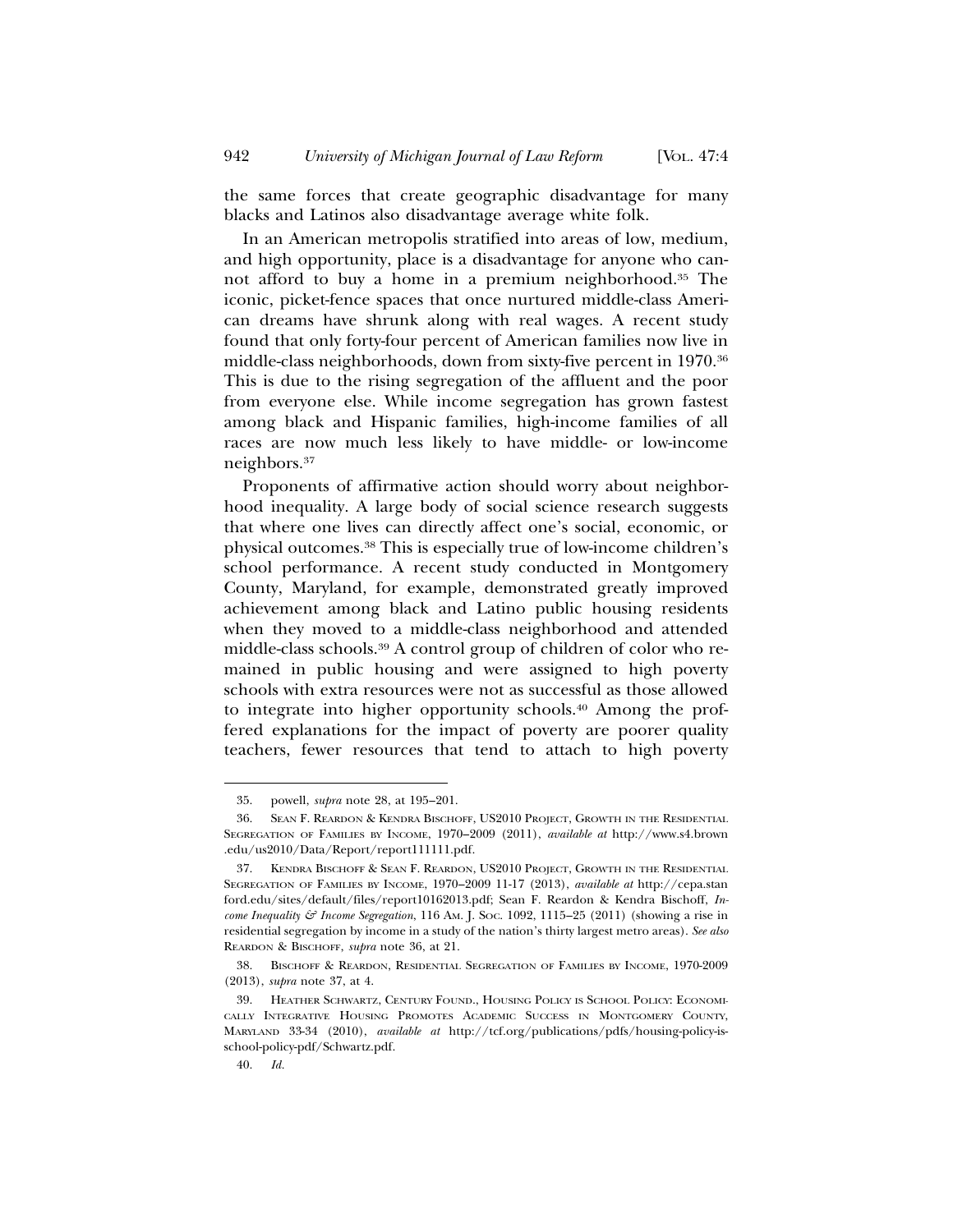schools, *and* an oppositional culture that tends to denigrate learning.41 This oppositional culture has been identified not just in high poverty African American and Latino communities but also in high poverty white areas.42

The challenge of overcoming negative cultural influences in high poverty settings is one of the reasons I have steadfastly advocated for race and class integration, even though that goal often feels quixotic. An alternative to meaningful school integration would be to dramatically reduce class sizes and place excellent, experienced teachers in the most impoverished schools. This, too, feels like an irrationally idealistic strategy in a time of partisan gridlock and public scarcity.43

It is not at all surprising, given the structural disadvantages of segregation described above, that black and Latino youth lag behind whites in math and reading on the National Assessment of Educational Progress.44 Achievement gaps at the elementary and secondary levels are replicated in SAT scores. In 2008, African American students lagged behind white students in the critical reading portion of the SAT by nearly 100 points on average.45 In math, they generally lagged behind Asians and whites by 155 and 111 points, respectively.46 According to a study published in the *Sociology of Education*, selective colleges enroll 9.2 percent of black immigrants compared to only 2.4 percent of non-immigrant black high school graduates.47 Possible explanations for why immigrant blacks are disproportionately competitive in university admissions include that they tend to live in less segregated neighborhoods, experience less violence and disorder as they come of age, possess an immigrant identity that renders them much less susceptible to peer influences, and often have better educated parents than do their

<sup>41.</sup> *See* James Ryan, *Schools, Race, and Money*, 109 YALE L.J. 249, 280-88 (1999) 249, 280-88 SHERYLL CASHIN, THE FAILURES OF INTEGRATION: HOW RACE AND CLASS ARE UNDERMINING THE AMERICAN DREAM 224 (2004).

<sup>42.</sup> *Id*.

<sup>43.</sup> *See* CASHIN, *supra* note 13, at ch. 6 (providing a more detailed overview of the social science and arguments regarding public education).

<sup>44.</sup> F. CADELLE HEMPHILL, ALAN VANNEMAN & TASLIMA RAHMAN, NAT'L CTR. FOR EDUC. STATISTICS, ACHIEVEMENT GAPS: HOW HISPANIC AND WHITE STUDENTS IN PUBLIC SCHOOLS PER-FORM IN MATHEMATICS AND READING ON THE NATIONAL ASSESSMENT OF EDUCATION PROGRESS 11, 37 (2011), *available at* http://nces.ed.gov/nationsreportcard/pdf/studies/2011459.pdf.

<sup>45.</sup> WILLIAM M. CHACE, *Affirmative Inaction*, AM. SCHOLAR (2011), *available at* http:// theamericanscholar.org/affirmative-inaction/.

<sup>46.</sup> *Id.*

<sup>47.</sup> Pamela R. Bennett & Amy Lutz, *How African American is the Net Black Advantage? Differences in College Attendance among Immigrant Blacks, Native Blacks, and Whites*, 82 SOC. EDUC. 70, 79 (2009).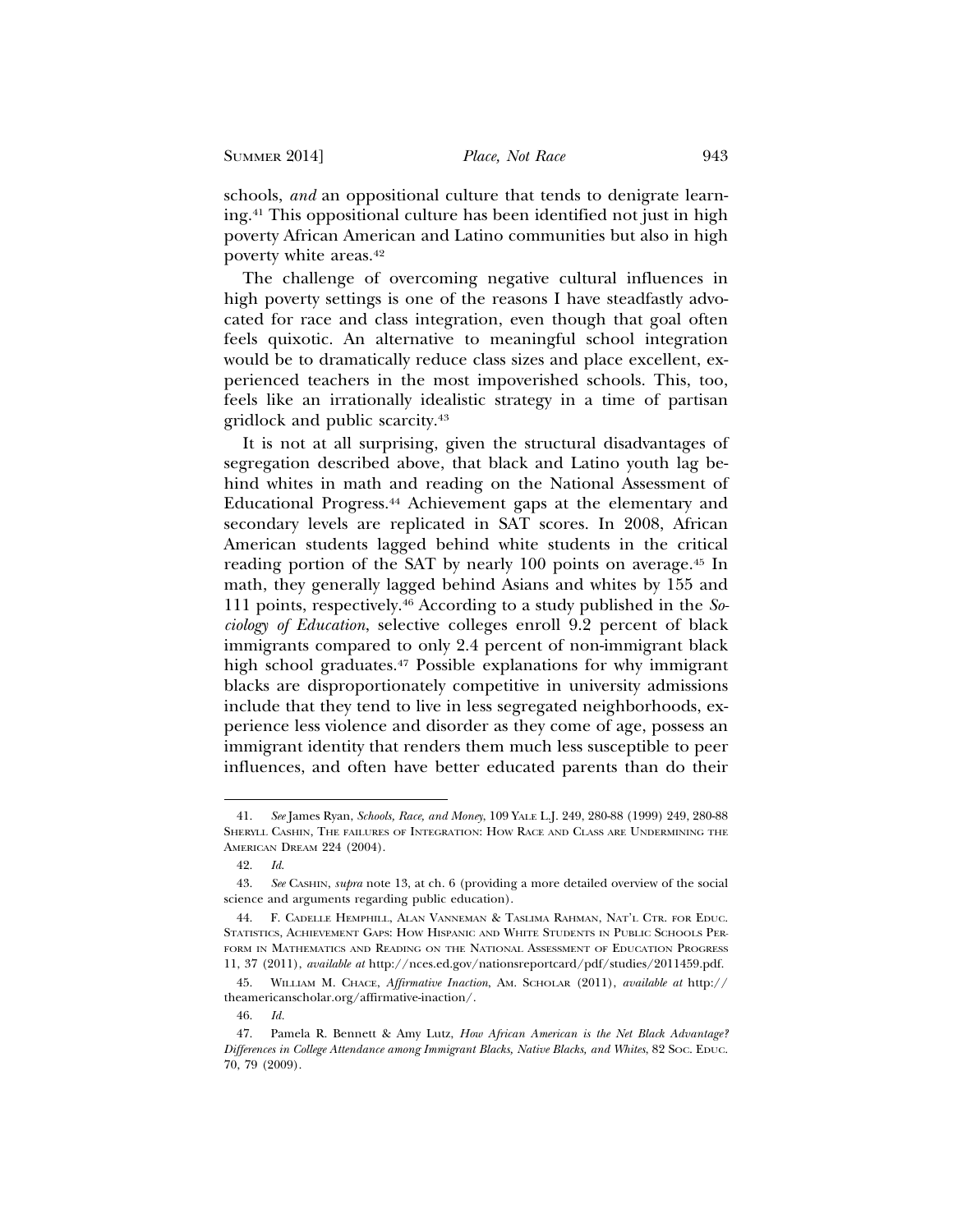African American peers.48 As long as segregation exists, inequality of inputs (less experienced teachers, fewer resources, more violence, and an oppositional culture in high poverty settings) will exist with attendant unequal outcomes. This begs the question of how and whether affirmative action should compensate for these structural disadvantages.

## II. THE DEMISE OF RACE-BASED AFFIRMATIVE ACTION

Ideologically conservative members of the Supreme Court have embraced a colorblind constitutionalism that, as Justice Scalia put it in *Adarand Constructors v. Peña*, requires the "Constitution [] [to] focus upon the individual . . . and [reject] dispositions based on race, or based on blood."49 In practical terms, this has meant that the Court does not distinguish between invidious uses of race—Jim Crow forms of racial caste and exclusion—and modern attempts to include status minorities through affirmative action. Since the 1995 ruling in *Adarand*, any use of race by the state will invoke the strictest of scrutiny under Fourteenth Amendment equal protection analysis. The Court's 2003 decision in *Grutter v. Bollinger*, 50 upholding the University of Michigan Law School's holistic affirmative action program was a rare example of state consideration of race surviving strict scrutiny. Justice O'Connor, author of the *Grutter* opinion, injected a degree of realism into the equal protection analysis. The *Grutter* majority deferred to universities, conceding that they had a compelling interest in diversity in higher education and according them discretion to use race as one flexible factor among several as a means to achieving that end.51 O'Connor's speculation that affirmative action might no longer be necessary in a quarter-century was actually a call to action. America was on notice that it had better get to work closing racial gaps of achievement because use of race by the state would be time-limited.

With O'Connor's retirement and replacement by Justice Alito, an opponent of racial preferences, proponents of affirmative action have pinned their hopes on Justice Kennedy, now the most moderate of the conservative voices on the Court. When it comes to racial

<sup>48.</sup> Douglas S. Massey, Margarita Mooney, Kimberly Torres & Camille Z. Charles, *Black Immigrants and Black Natives Attending Selective Colleges and Universities in the United States*, 113 AM. J. EDUC. 243, 256-62 (2007)*.*

<sup>49. 515</sup> U.S. 200, 239 (1995) (Scalia, J., concurring).

<sup>50.</sup> *See* 539 U.S. 306 (2003).

<sup>51.</sup> *Id.* at 328, 336-37.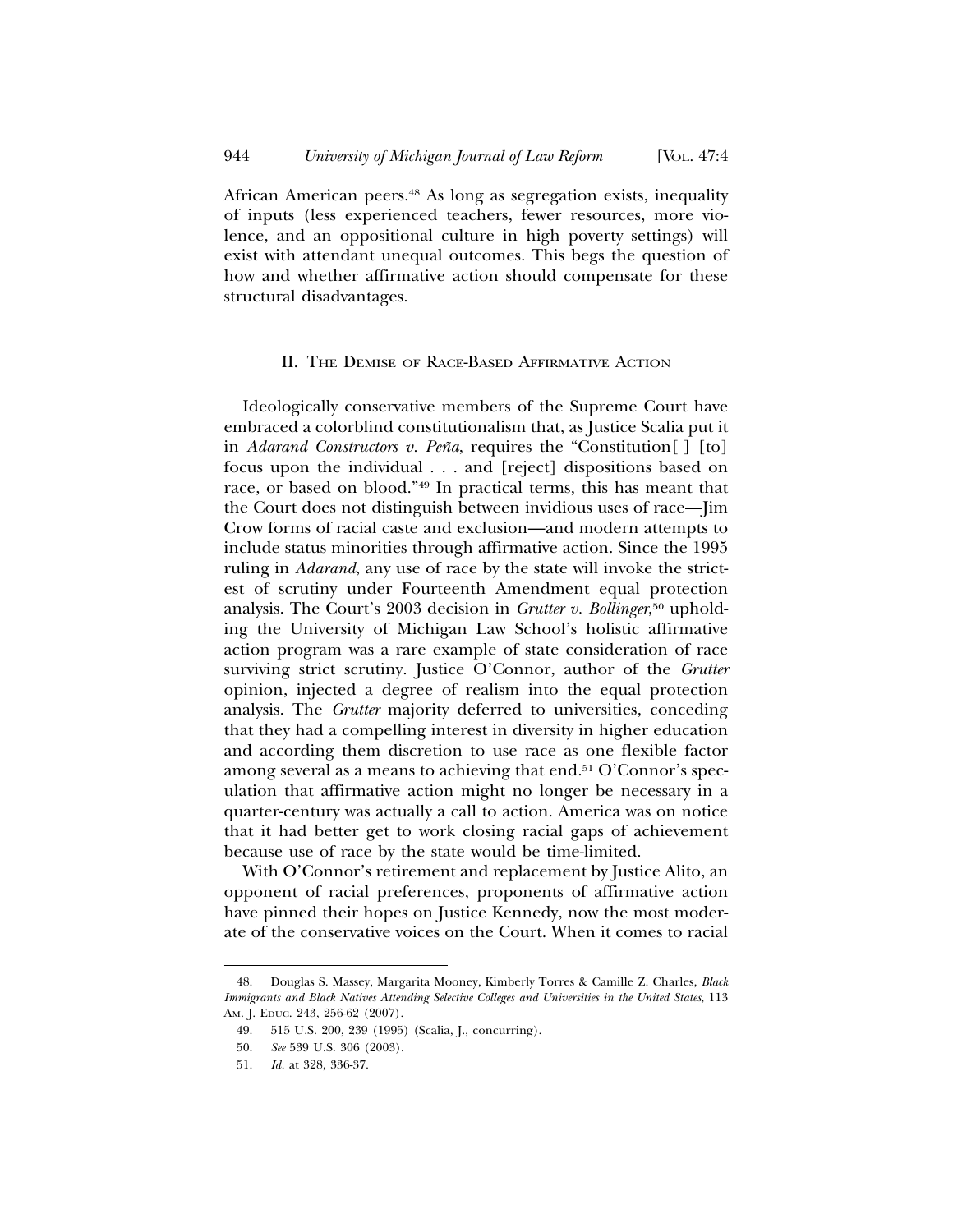preferences, however, that hope seems misplaced. Kennedy dissented in *Grutter* and has been an advocate for colorblindness. In a series of cases, including *Parents Involved, Grutter*, and *Rice v. Cayetano*, 52 he has suggested that consideration of the race of individuals is not only unconstitutional but inherently demeaning. In *Rice* he stated, "[o]ne of the principal reasons race is treated as a forbidden classification is that it demeans the dignity and worth of a person to be judged by ancestry instead of by his or her own merit and essential qualities."53

In his dissenting opinion in *Grutter*, Kennedy agreed with the majority that universities have a compelling interest in a diverse student body and stated that "[t]here is no constitutional objection to the goal of considering race as one modest factor among many others to achieve diversity . . . ."54 But he reasoned that strict scrutiny required that universities deploy "sufficient procedures"55 to ensure that each applicant receives individual consideration and that race does not become a predominant factor in admissions decisions. In Kennedy's view, the concept of critical mass deployed by Michigan's School of Law operated as a quota whereby race became determinative for those students left to compete for the final fifteen to twenty percent of places offered to the entering class.

In *Fisher*, Justice Kennedy seems to have made his peace with the *Grutter* decision by putting his gloss on it. Writing for the majority he reaffirmed that universities have a compelling interest in the educational benefits of diversity and that they deserve deference on why diversity produces those benefits.<sup>56</sup> Kennedy made it clear, however, that any use of race must be narrowly tailored and that judges, not universities, must decide whether that prong of strict scrutiny has been met.<sup>57</sup> When an affirmative action plan is challenged in court, the court must be satisfied that there are "no workable race-neutral alternatives"58 to achieve the educational benefits of diversity. In theory, a race-based affirmative action plan can survive strict scrutiny. But the Court imposed an exacting standard for narrow tailoring that will be difficult to meet and may invite litigation as demographic change and experimentation enhance possibilities for achieving diversity without using race.

<sup>52. 528</sup> U.S. 495 (2000) (involving voting rights of non-native Hawaiians for election of public trustees of a fund to assists native Hawaiians).

<sup>53.</sup> *Id.* at 517.

<sup>54.</sup> *Grutter*, 539 U.S. at 392–93 (Kennedy, J., dissenting).

<sup>55.</sup> *Id.* at 393.

<sup>56.</sup> Fischer v. Univ. of Tex. at Austin, 113 S. Ct. 2411, 2417-19 (2013).

<sup>57.</sup> *Id.* at 2419-2420.

<sup>58.</sup> *Id.* at 2420.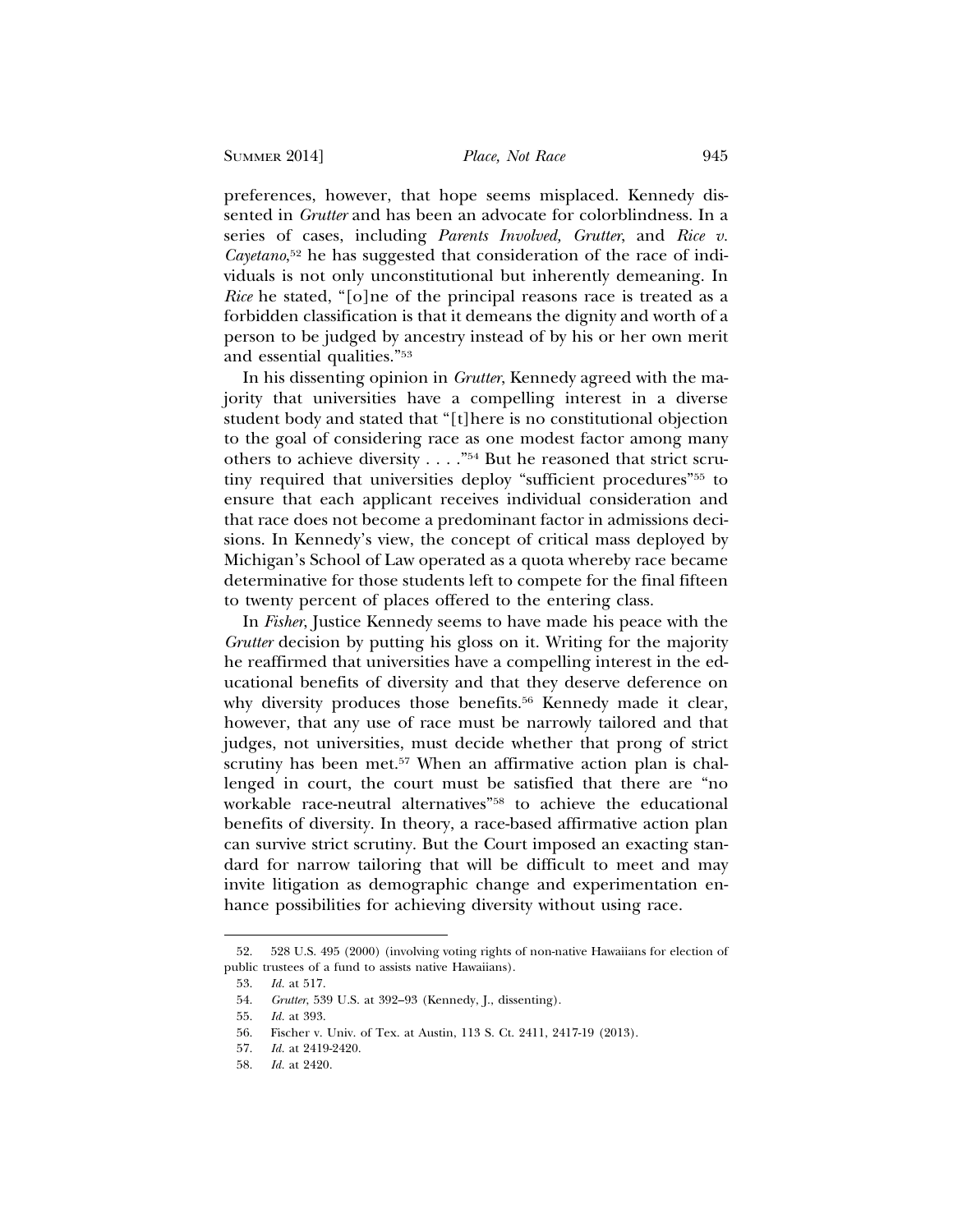Race-based affirmative action had been declining in university admissions even before Abigail Fisher's case arrived at the Court. Since Ward Connerly kick-started a state-by-state political mobilization against affirmative action in the mid-1990s, the percentage of public four-year colleges that consider racial or ethnic status in admissions has fallen from about sixty percent to thirty-five percent.59 Only forty-five percent of private colleges still explicitly consider race; elite schools are more likely to do so, although they, too, have retreated.60 The Court's holding in *Fisher* is likely to depress that number even further as private institutions contend with law suits, regulations, and public angst on the question.

Politics also make race-based affirmative action increasingly untenable. While a majority of Americans say in opinion polls that they support affirmative action programs generally, large majorities oppose when asked specifically if they support racial preferences in college admissions. In a 2013 Public Religion Research Institute poll, fifty-seven percent of respondents opposed racial preferences, including a majority of Republicans (80%), independents (67%), and Democrats  $(53\%)$ .<sup>61</sup> African Americans were the only subgroup that clearly favored racial preferences in admissions; Latinos were mixed and the vast majority of whites were opposed.62 In a 2009 Quinnipiac University poll of registered voters, fifty-five percent said affirmative action should be abolished.63 In a Pew Research Center values survey released in 2009, only thirty-one percent agreed that "we should make every effort to improve the position of blacks and minorities, even if it means giving them preferential treatment," while sixty-five percent disagreed—a balance of opinion that has endured throughout most of the two decade history of the Pew values survey.64

These results are not hard to understand. Although proponents of affirmative action argue that such programs advance only qualified minorities and do not disadvantage others, "voters see a zero-

<sup>59.</sup> Chace, *supra* note 45.

<sup>60.</sup> *Id.*

<sup>61.</sup> Press Release, Pub. Religion Research Inst., New Survey: Two-thirds of Americans Support Affirmative Action Principles, Oppose Applying Them to College Admissions (May 30, 2013), *available at* http://publicreligion.org/newsroom/2013/05/news-release-may-2013 rtp/.

<sup>62.</sup> *Id.*

<sup>63.</sup> Press Release, Quinnipiac Univ. Polling Inst., U.S. Voters Disagree 3-1 With Sotomayor On Key Case, Quinnipiac University National Poll Finds; Most Say Abolish Affirmative Action 3 (June 3, 2009) *available at* www.quinnipiac.edu/images/polling/us/us0603 2009.doc.

<sup>64.</sup> PEW RESEARCH CTR., PUBLIC BACKS AFFIRMATIVE ACTION, BUT NOT MINORITY PREFER-ENCES 1 (2009) *available at* http://www.pewresearch.org/2009/06/02/public-backs-affirma tive-action-but-not-minority-preferences.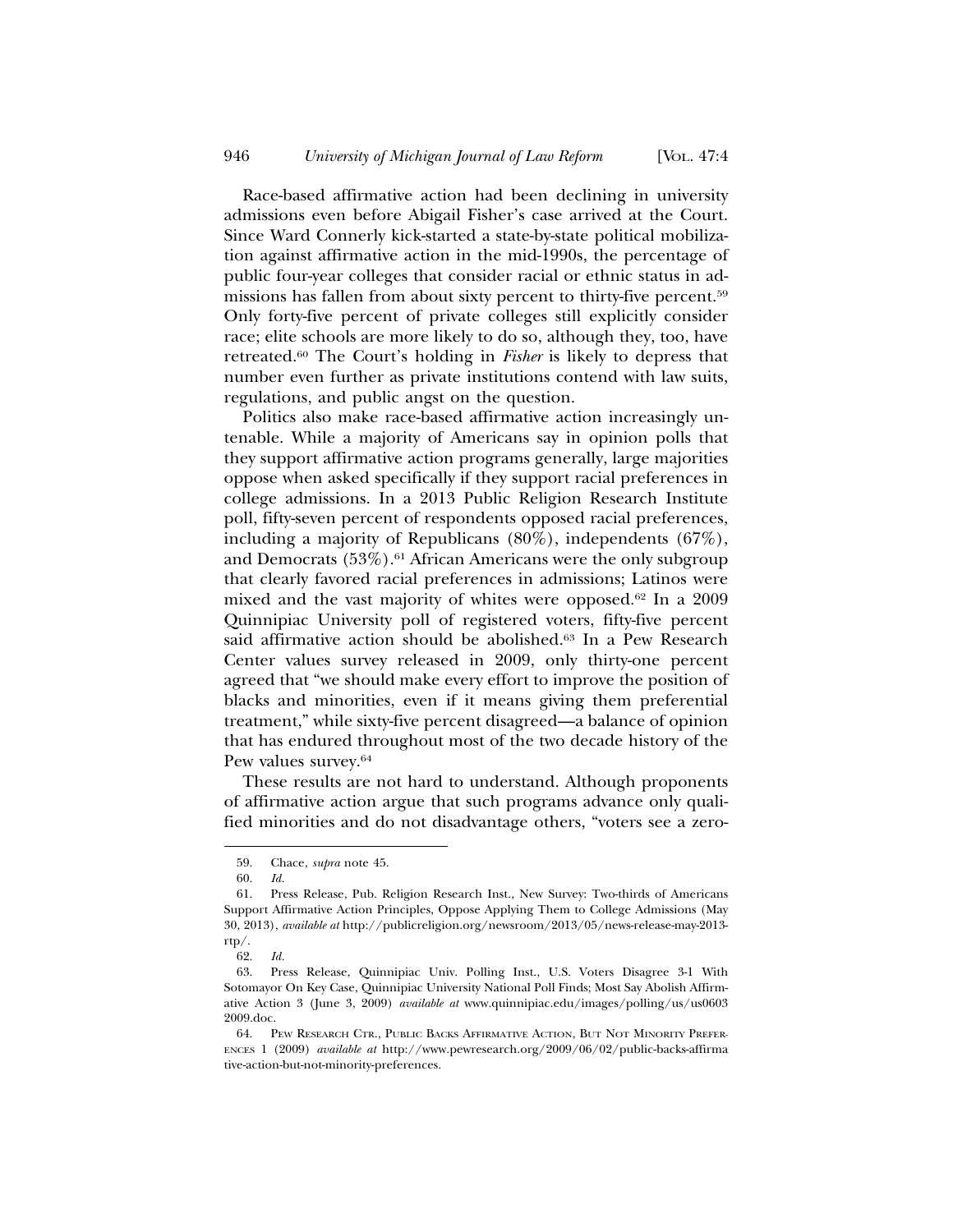sum game in which someone–generally white males–loses when someone else gains."65 For the parent who fills Adderall prescriptions for a white teenager for whom "above average" is not good enough, observing Cosby kids in that range advance is a provocation.

Inconveniently for affirmative action proponents, the policy has a black face and retains power as a dog whistle for political mobilization, even though legions of non-blacks and women have also benefitted. It is hard for non-blacks to see blacks as disadvantaged and needing affirmative action when examples of black success are ubiquitous, from Obama to Oprah to Jay-Z, not to mention the black bosses to whom non-blacks may report, the fictional black surgeons and lawyers they encounter on TV, and the well-dressed black people driving expensive cars that they occasionally notice on their daily commute. While non-blacks see real and virtual examples of black success every day, they do not see black poverty because they are removed from the deprivations of ghetto neighborhoods. Not surprisingly, only forty-nine percent of participants in a 2009 Pew survey believed that African Americans were subject to "a lot of discrimination."66 A majority of survey participants did perceive *other* groups as enduring serious discrimination: Latinos  $(52\%)$ , Muslims  $(58\%)$ , and gays and lesbians  $(64\%)$ .<sup>67</sup> In fact, whites are more apt to perceive discrimination against themselves than against people of color. A recent study found that both blacks and whites in America think progress has been made against antiblack bias.68 Whites, however, perceived that progress as coming at their expense, and they viewed anti-white bias as a bigger social problem than anti-black bias.69

Opponents of affirmative action have succeeded in harnessing such public opinion. With the exception of a proposed constitutional ban that was narrowly defeated in Colorado in 2008, state voters have chosen to end affirmative action whenever the issue has been placed before them. Republican legislators have spearheaded the three most recent state initiatives against affirmative action. They have taken up the movement Ward Connerly started, bypassing the need for expensive ballot initiatives in states where they

<sup>65.</sup> Quinnipiac Univ. Polling Inst., *supra* note 63, at 2.

<sup>66.</sup> PEW RESEARCH CTR. FOR PEOPLE & THE PRESS, MUSLIMS WIDELY SEEN AS FACING DIS-CRIMINATION 4 (2009), *available at* http://www.people-press.org/2009/09/09/muslimswidely-seen-as-facing-discrimination.

<sup>67.</sup> *Id.*

<sup>68.</sup> Michael I. Norton & Samuel R. Sommers, *Whites See Racism as a Zero-Sum Game That They Are Now Losing*, 6 PERSPS ON PSYCHOL. SCI. 215, 216 (2011).

<sup>69.</sup> *Id.* at 216-17.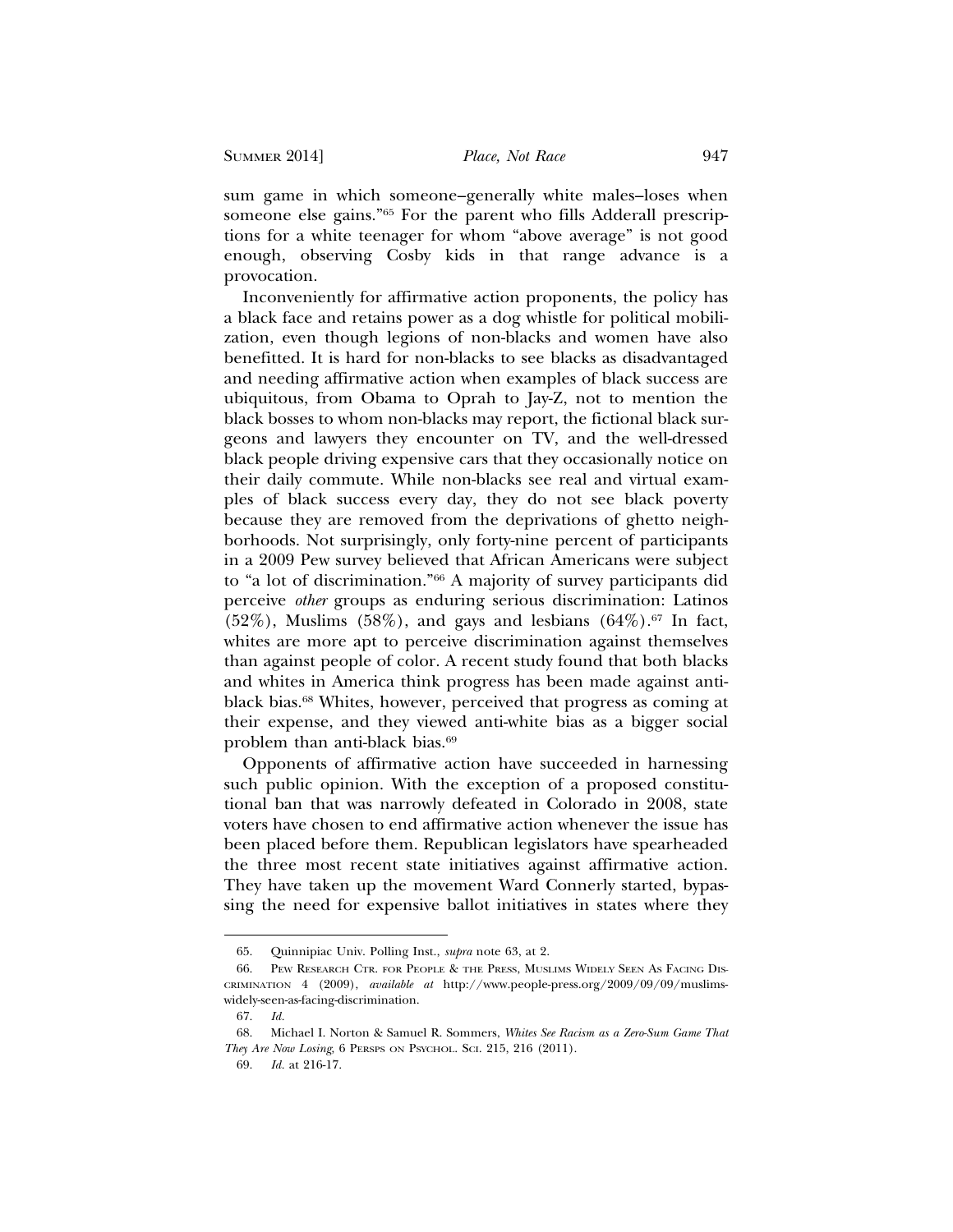dominate. In Arizona and Oklahoma, voters approved constitutional bans proposed by GOP legislators.70 In New Hampshire, Republicans gained control of the legislature in 2010 and introduced a measure to prevent the state's university and community college system and all state agencies from considering "race, sex, national origin, religion, or sexual orientation" in recruiting, hiring, promotion, or admissions.71 It passed overwhelmingly in both houses in the spring of 2011 and became law when the Democratic Governor, John Lynch, took no action.72

Indeed, opposing affirmative action has been a venerable plank in Republican politics for three decades. While affirmative action has eroded in popularity and usage at public and private institutions, the GOP in the 1980s and 1990s used the policy to achieve an enduring political realignment through a cynical wedge politics of racial resentment. Ronald Reagan ran for president in 1980 on a GOP platform that labeled affirmative action's goals and timetables as inherently discriminatory quotas.73 His coded appeals regarding a cluster of race-oriented issues resonated in the South and the white ethnic suburbs of the Midwest and Northeast, swelling the ranks of "Reagan Democrats." Soon, these voters began to identify the GOP as the "white party" and the Democrats as the "black party." Such identification created no incentive for racial reconciliation and great incentive for Republicans to create political majorities by dividing whites from blacks and other people of color.

Ultimately Reagan's main vehicle for undermining affirmative action was to gut enforcement. He cut funding for the EEOC and the civil rights division, and by 1984 the EEOC was filing sixty percent fewer cases than it did at the onset of his first term.74 Civil rights cases against segregation in schools or housing that traditionally had been filed by the Justice Department virtually disappeared by 1984.75 Reagan also replaced proponents of affirmative action on the Civil Rights Commission with vigorous opponents.76 Opposition

<sup>70.</sup> S.J. Res. 15, 1st Reg. Sess. 53d Legis. Okla. (Okla. 2011); Oklahoma State Question 759; H.R. Con. Res. 2019 (Ariz. 2010).

<sup>71.</sup> Peter Schmidt, *New Hampshire Ends Affirmative Action Preferences at Colleges*, CHRON. HIGHER EDUC., Jan. 4, 2012, *available at* http://chronicle.com/article/New-Hampshire-Ends/ 130196/.

<sup>72.</sup> H.B. 623, 2011 Leg., 2011 Sess. (N.H. 2011).

<sup>73.</sup> *See* THE LEADERSHIP CONF. ON CIVIL & HUMAN RIGHTS & THE LEADERSHIP CONFER-ENCE EDUC. FUND, *The 80s: Dismantling the Commission*, WWW.CIVILRIGHTS.ORG, http://www .civilrights.org/publications/reports/commission/the-80s.html (last visited Dec. 26, 2013). 74. JOHN L. PALMER, THE REAGAN RECORD, 206 (Isabel V. Sawhill ed., 1984).

<sup>75.</sup> *See* THE LEADERSHIP CONF. ON CIVIL AND HUMAN RIGHTS & THE LEADERSHIP CONFER-ENCE EDUCATION FUND, *supra* note 73.

<sup>76.</sup> CASHIN, *supra* note 15, at 8.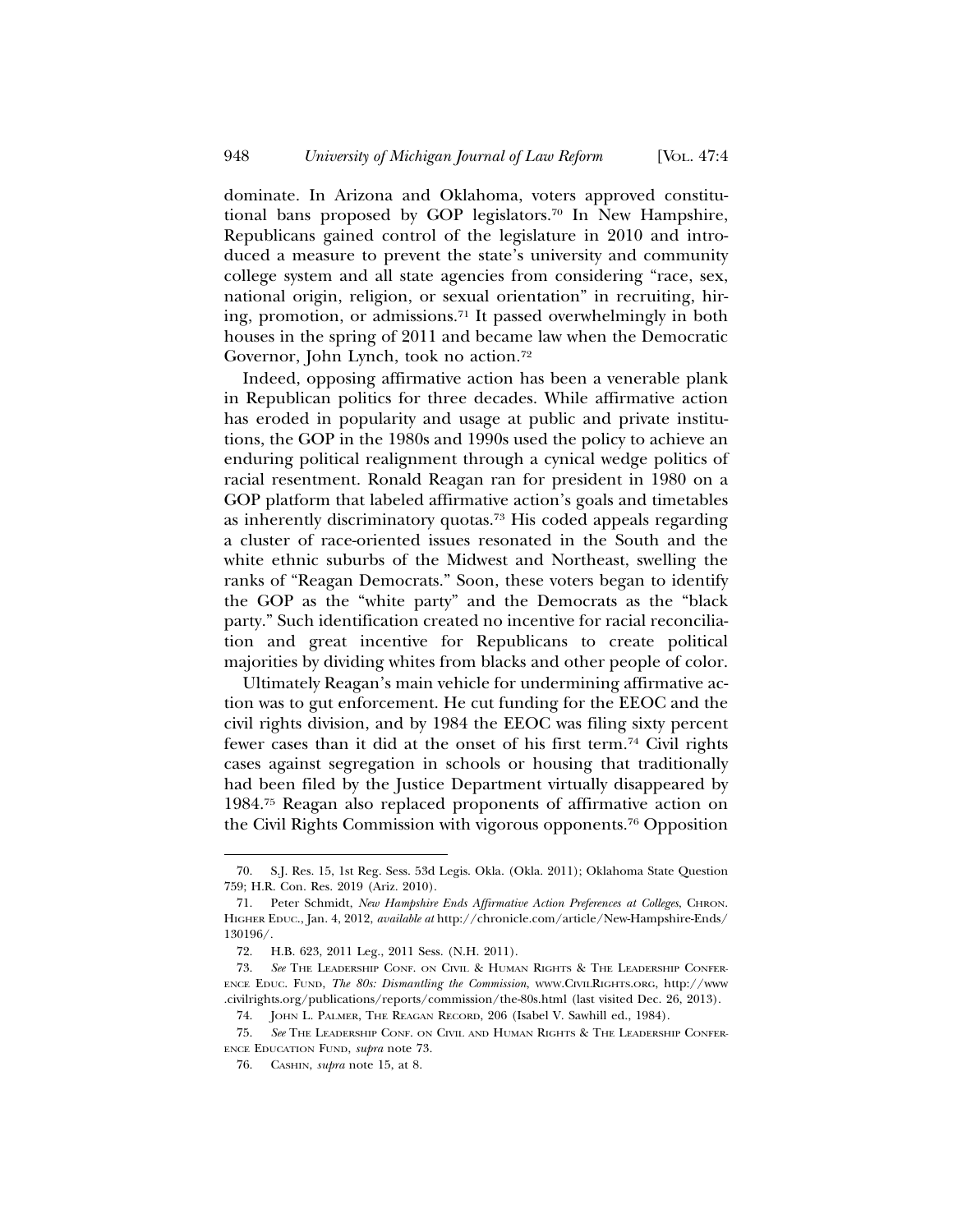to affirmative action and black-associated civil rights became a key aspect of the Reagan zeitgeist.

Subsequent Republican candidates also used racial wedge issues, such as affirmative action, busing, crime, capital punishment, and Willie Horton, to make inroads with white working class voters who had been dependable Democrats from 1932 to 1960.<sup>77</sup> The stagflation of the 1970s and economic restructurings of the 1980s fueled these voters' resentments about race.78 In some blue-collar areas, race seemed to be *the* predominant factor in whites' transition from the Democratic to the Republican column. Macomb County, Michigan, just north of Detroit, offers a potent example. It went from being the most Democratic suburban county in the country in 1960, voting sixty-three percent for Kennedy that year, to voting sixty-six percent for Reagan in 1984.79 In focus groups, Democratic pollster Stanley Greenberg found that racial resentment animated much of the switch:

Blacks constitute the explanation for their vulnerability for almost everything that has gone wrong in their lives . . . [They see] the federal government as a black domain where whites cannot expect reasonable treatment . . . There was a widespread sentiment . . . that the Democratic [P]arty supported giveaway programs, that is, programs aimed primarily at minorities.<sup>80</sup>

Fortunately race-coded politics now seem more apt to backfire than to resonate with the American electorate. You cannot yell "Macaca" at a crowded campaign rally or rail against welfare for "blah people" and succeed in getting yourself elected in a largely tolerant, multihued nation. But the overtly race-coded politics of a bygone era did break up the multiracial coalition that made the New Deal and civil rights possible. The New Deal model of politics pitted a winning coalition of economically marginal black and white Democrats against a small minority of wealthy Republicans.<sup>81</sup> That model was replaced by a modern Republican Party that managed to unite many affluent, middle-, and working-class white voters. In the 2012 presidential election, fifty-nine percent of whites voted Republican, up from fifty-five percent in 2008 and about

<sup>77.</sup> *Id.*

<sup>78.</sup> *Id.*

<sup>79.</sup> *Id.*

<sup>80.</sup> Sheryll Cashin, *Democracy, Race, and Multiculturalism in the Twenty-First Century: Will the Voting Rights Act Ever be Obsolete?*, 22 WASH. U. J. L. & POL'Y 71, 95–96 (2006).

<sup>81.</sup> CASHIN, *supra* note 15, at 8-9.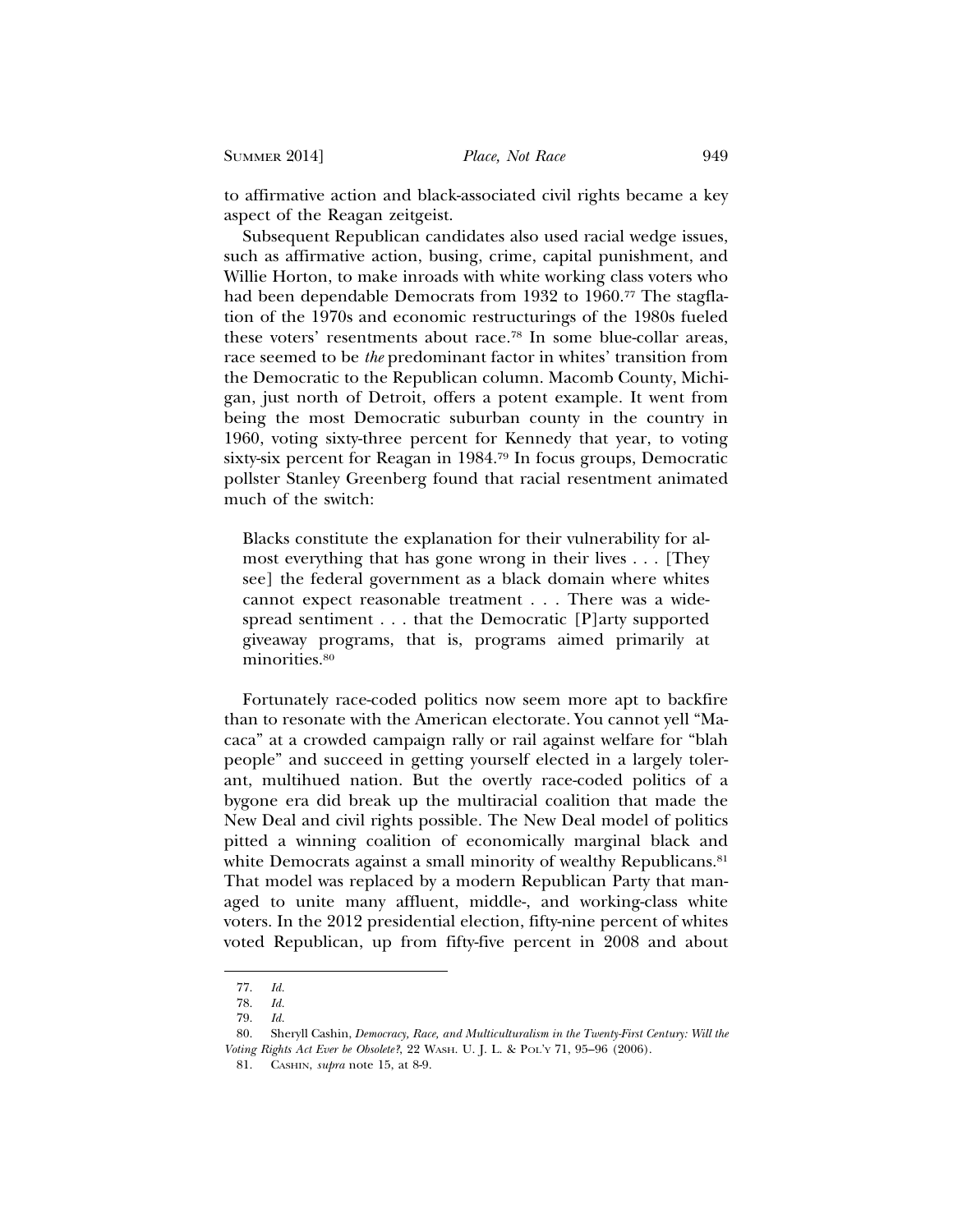equal to the fifty-eight percent of whites who voted for George Bush in 2004.82 This is significantly higher than the GOP's share of the white vote in past presidential elections: fifty-five percent in 2000, forty-six percent in 1996, and forty-one percent in 1992.83 The racial divide is even sharper among men. In 2012, sixty-two percent of white men voted for Mitt Romney while men of color heavily favored Barack Obama (eighty-seven percent of Black men; sixty-five percent of Latino men; and sixty-six percent of all other races).84

Our nation lives with political gridlock born of racial cleavage. The ascendance of political conservatism in the late twentieth century—an ideology of limited government, individual responsibility, and traditional values—coincided with the ascent of color blindness, and the one ideology fueled the other. As Harvard professor Jennifer Hochschild has argued, opponents of affirmative action gained cultural and political traction in part because their message fit with our most cherished values: the dream that in America anyone can prosper through sheer ambition and hard work, regardless of race, sex or other background.85 This ideology of individualism, in turn, animates the anti-statist attitudes and consequent Republican obstructionism in Congress.86

In light of this backlash, those who continue to champion racebased affirmative action must consider whether its benefits are worth the costs of continued racial cleavage. Empirical studies of the impact of affirmative action show that the policy did help create the black middle-class.87 According to Hochschild, however, affirmative action was not nearly as influential as other less controversial strategies like antidiscrimination enforcement, raising educational achievement of students of color, and reducing barriers to voting

<sup>82.</sup> See How Groups Voted in 2012, THE ROPER CENTER, http://www.ropercenter.uconn .edu/elections/how\_groups\_voted/voted\_12.html (last visited January 11, 2014); *How Groups Voted in 2008*, THE ROPER CENTER, http://www.ropercenter.uconn.edu/elections/how\_ groups\_voted/voted\_08.html (last visited January 11, 2014); *How Groups Voted in 2004*, THE ROPER CENTER, http://www.ropercenter.uconn.edu/elections/how\_groups\_voted/voted\_04 .html(last visited January 11, 2014).

<sup>83.</sup> *See How Groups Voted in 2000*, THE ROPER CENTER, http://www.ropercenter.uconn .edu/elections/how\_groups\_voted/voted\_00.html (last visited January 11, 2014); *How Groups Voted in 1996*, THE ROPER CENTER, http://www.ropercenter.uconn.edu/elections/how\_ groups\_voted/voted\_96.html (last visited January 11, 2014); *How Groups Voted in 1992*, THE ROPER CENTER, http://www.ropercenter.uconn.edu/elections/how\_groups\_voted/voted\_92 .html (last visited January 11, 2014).

<sup>84.</sup> *Races and Results*, CNN ELECTION CENTER (Dec. 10, 2012, 11:22 AM), http://www .cnn.com/election/2012/results/race/president (follow "Exit Polls" hyperlink; then scroll down to "Vote by Gender and Race" horizontal bar chart).

<sup>85.</sup> Jennifer L. Hochschild, *Affirmative Action as Culture War*, *in* THE CULTURAL TERRITO-RIES OF RACE: BLACK AND WHITE BOUNDARIES 343, 354–55 (Michele Lamonte ed., 1999). `

<sup>86.</sup> *Id.*

<sup>87.</sup> *Id.* at 348.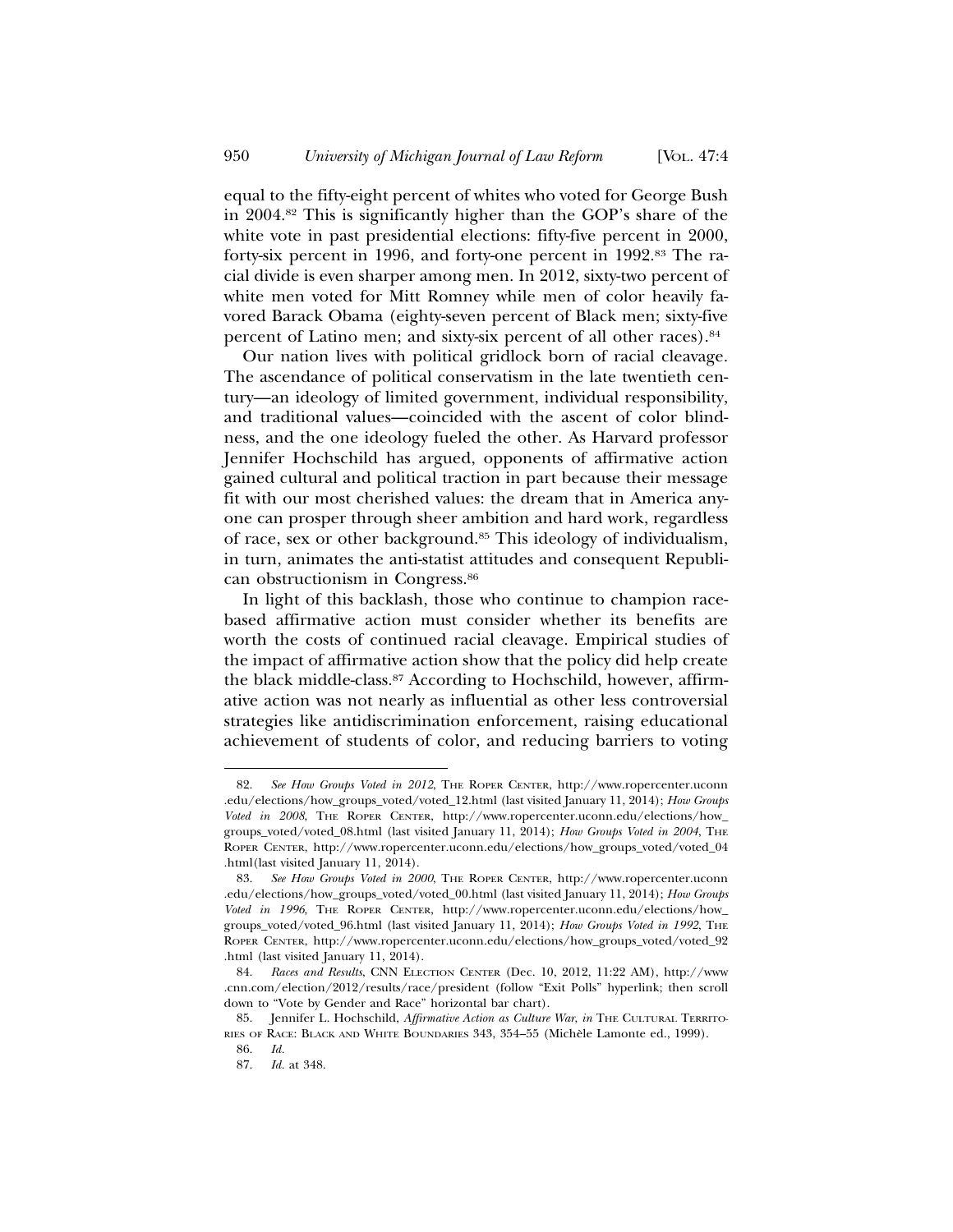and holding office.<sup>88</sup> While affirmative action had critical influence in raising minority presence at selective colleges in the 1980s, it seemed to play little to no role in admissions at the non-elite schools that eighty percent of college students attended. 89

The relevant debate is not whether we should have had affirmative action in the first place. That question is moot. Given the inevitable demise of race-based affirmative action, the relevant question is, what is its logical replacement? Political constraints born of a perception gap between whites and nonwhites about the need for government interventions to redress racial inequality are likely to harden with rising demographic diversity. Institutions necessarily are changing to accommodate both emerging racial complexity and globalization. Latino enrollment in U.S. colleges grew by a whopping twenty-four percent between 2009 and 2010, an increase of 349,000 students.<sup>90</sup> In the same one-year period, enrollment by blacks and Asians also grew while non-Hispanic white enrollment fell by 320,000.<sup>91</sup>

Increased diversity will result naturally from such demographic change. The future is Rice University: today, at this elite school founded on a "whites-only" charter,<sup>92</sup> less than half of the undergraduates are white Americans.93 With the browning of America and the pressures of globalization, all institutions face a diversity imperative to maintain relevance and market share. White anxiety will continue to rise as more and more whites experience a loss of majority status. If whites are to engage with diversity instead of resenting it, they must perceive the rules of competition as fair to them and everyone else.

## III. AN ALTERNATIVE: PLACE-BASED AFFIRMATIVE ACTION

Proponents of race-based affirmative action argue that the numbers of blacks and Latinos at elite schools will plummet without it.

<sup>88.</sup> *Id.*

<sup>89.</sup> *Id*.

<sup>90.</sup> RICHARD FRY, PEW RESEARCH CENTER, HISPANIC COLLEGE ENROLLMENT SPIKES, NAR-ROWING GAPS WITH OTHER GROUPS 3 (2011), *available at* http://www.pewhispanic.org/2011/ 08/25/hispanic-college-enrollment-spikes-narrowing-gaps-with-other-groups/.

<sup>91.</sup> *Id.*

<sup>92.</sup> *The Short History of Race-Based Affirmative Action at Rice University*, 13 J. BLACKS HIGHER EDUC. 36, 36 (1996).

<sup>93.</sup> Students & Scholars Enrollment by Race & Ethnicity, RICE UNIVERSITY OFFICE OF INSTITUTIONAL RESEARCH FACTBOOK, http://oir.rice.edu/Factbook/Students/Enrollment/ Race\_and\_Ethnicity (select "Undergraduate" under "Customize Your View" menu; then scroll down to view pie chart).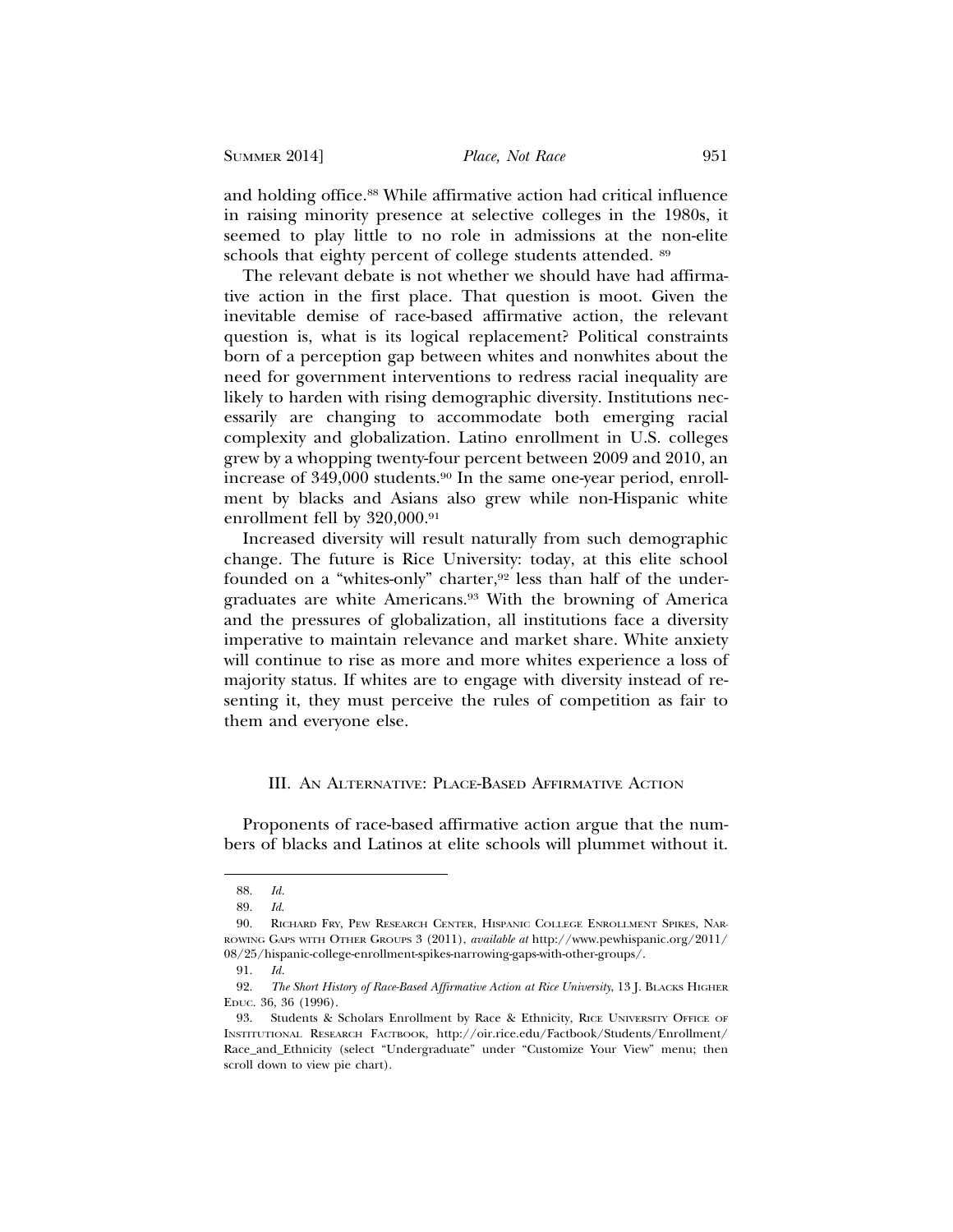This has been the initial pattern in states that have banned use of race in admissions. In a 2003 study of five selective law schools in California, Texas and Washington, enrollment rates declined by nearly two-thirds among African Americans and nearly one-third among Latinos once race was removed from the admissions process.94 Similarly precipitous declines in black enrollment have occurred at elite public undergraduate institutions immediately after bans on affirmative action. Black and Latino undergraduate enrollment at UC Berkeley fell by half immediately after Prop 209 took effect in California.95

The picture is better when the lens is widened. A recent study of the impact of affirmative action bans in four states (California, Washington, Texas, and Florida) found that total enrollment of unrepresented minorities did not change at four-year universities.96 The decline did occur at *selective* schools, with black and Latino enrollment falling 4.3 percent overall at those schools.<sup>97</sup>

And yet, some degree of diversity has endured, even in the wake of bans on the use of race. In California, demographic change alone is raising the numbers of Latinos attending college. Among Golden State residents admitted to the University of California system for the fall of 2012, thirty-six percent are Asian American, twenty-eight percent white, twenty-seven percent Latino, and four percent African American.<sup>98</sup> The state itself is roughly fourteen percent Asian, forty percent white, thirty-eight percent Latino, seven percent black and four percent multiracial.99 Of course, diversity's proponents would like to see better representation of African Americans and Latinos. In the *Fisher* case, leaders of the University of Texas and University of California systems filed briefs arguing that they could not achieve critical levels of diversity in all classrooms without consideration of race.

Yet this blunt use of race has unintended, if perverse, consequences. At America's most selective institutions, admissions officers achieve optical diversity by admitting those applicants of color who are most prepared to compete and come from a socioeconomic background not unlike that of applicants admitted

<sup>94.</sup> Lilliana Garces, *Racial Diversity, Legitimacy, and the Citizenry: The Impact of Affirmative Action Bans on Graduate School Enrollment*, 36 REV. HIGHER EDUC. 93, 101 (2012).

<sup>95.</sup> *Id*. at 100.

<sup>96.</sup> *Id.*

<sup>97.</sup> *Id*.

<sup>98.</sup> UNIV. OF CALIFORNIA, PERCENT CHANGE IN CALIFORNIA RESIDENT FRESHMAN ADMIT COUNTS BY CAMPUS AND RACE/ETHNICITY, (2012) http://www.ucop.edu/news/factsheets/ 2012/fall\_2012\_admissions\_table3.pdf.

<sup>99.</sup> U.S. CENSUS BUREAU, CALIFORNIA QUICKFACTS, http://quickfacts.census.gov/qfd/ states/06000.html (last visited Sept. 18, 2013).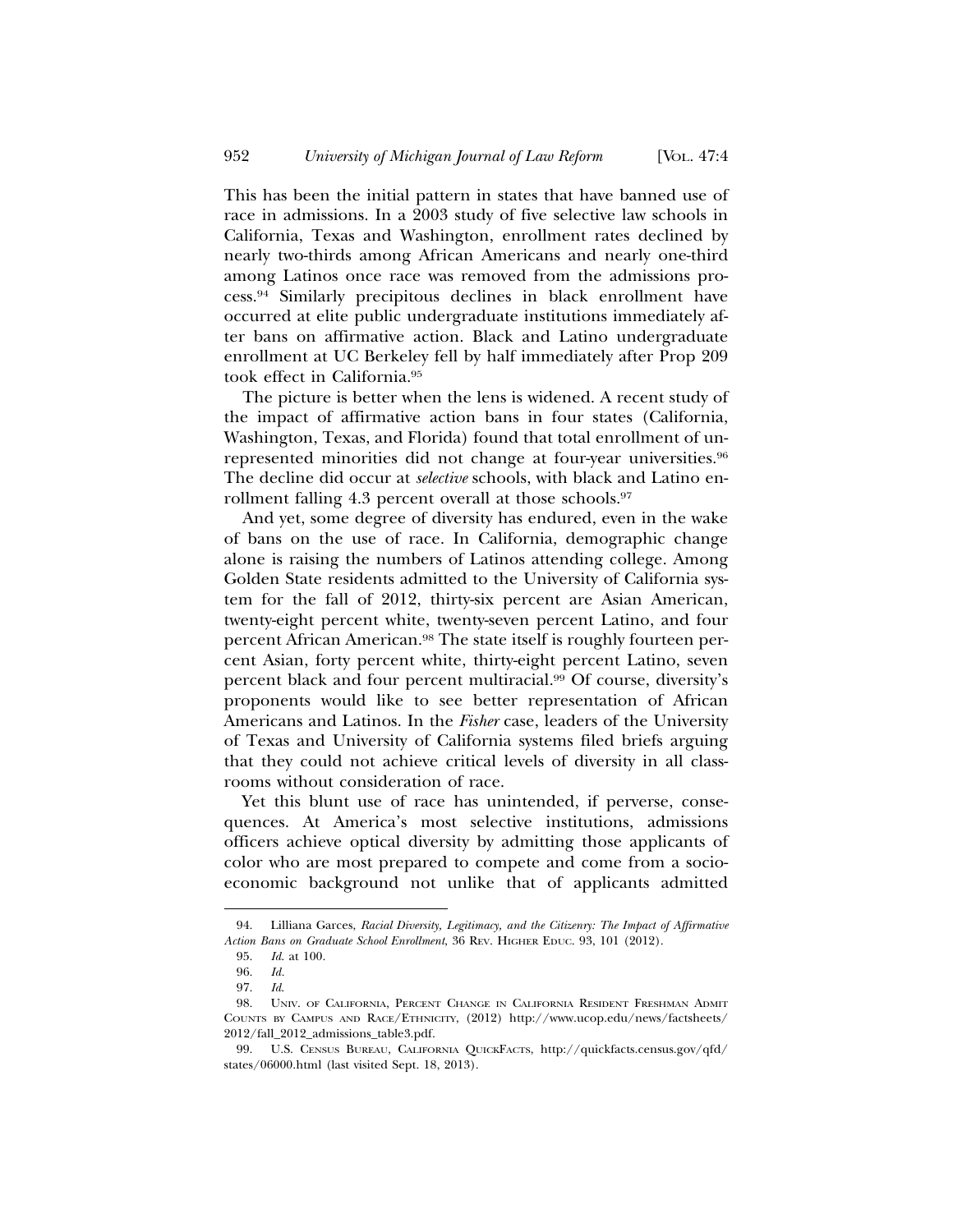without affirmative action. As Walter Benn Michaels, professor of the University of Illinois frankly put it, "[w]hen students and faculty activists struggle for cultural diversity, they are in large part battling over what skin color the rich kids have."100

One of the more perverse aspects of the optical diversity currently being pursued at selective colleges and universities is that it benefits the children of African immigrants, who, on average, are the best educated of all racial and ethnic subgroups. Among the undergraduates that might be counted as black at Harvard in 2012 are fifty-seven students from sub-Saharan Africa and the Caribbean.101 Nigeria and Ghana were among the highest feeder countries.102 According to an analysis of census data by the *Journal of Blacks in Higher Education*, almost half of all African immigrants in the United States are college graduates, a rate slightly higher than that of Asian immigrants, nearly twice the rate for native-born whites and nearly four times the rate of college attainment for native-born blacks.103

Ironically for proponents of affirmative action, who seem most worried about how African American youth will continue to be represented on college campuses without consideration of race in admissions, non-immigrant black strivers might fare better under programs based upon economic or structural disadvantage. A welldesigned, place-based diversity program might better approximate the actual obstacles that many non-immigrant black children face on the path to college. For non-immigrant black youth, those disadvantages are three-fold.

First, as established in Part I above, black and Latino children are more likely to have had to overcome the effects of concentrated poverty in segregated schools and neighborhoods. Second, black and Latino youth are more likely than whites to suffer the deprivations of low net worth. The traditional wealth gap between whites and people of color, worsened by the Great Recession and the bursting of the housing bubble, intersects with the disadvantages of segregation. According to the 2010 census, median household wealth of white families was twenty-two times that of black families

<sup>100.</sup> *Most Black Students at Harvard Are From High-Income Families*, 52 J. BLACKS HIGHER EDUC. 13, 13 (2006), *available at* http://www.jbhe.com/news\_views/52\_harvard-blackstudents .html.

<sup>101.</sup> HARVARD INT'L OFFICE, FULL TIME INTERNATIONAL STUDENTS IN THE VARI-OUS SCHOOLS OF HARVARD UNIVERSITY (2012), http://www.hio.harvard.edu/abouthio/ statistics/pdf/HIO\_-\_MainStudentFileFY13-NEW2.pdf.

<sup>102.</sup> *Id.*

<sup>103.</sup> *African Immigrants in the United States are the Nation's Most Highly Educated Group*, 26 J. BLACKS HIGHER EDUC. 60 (2000).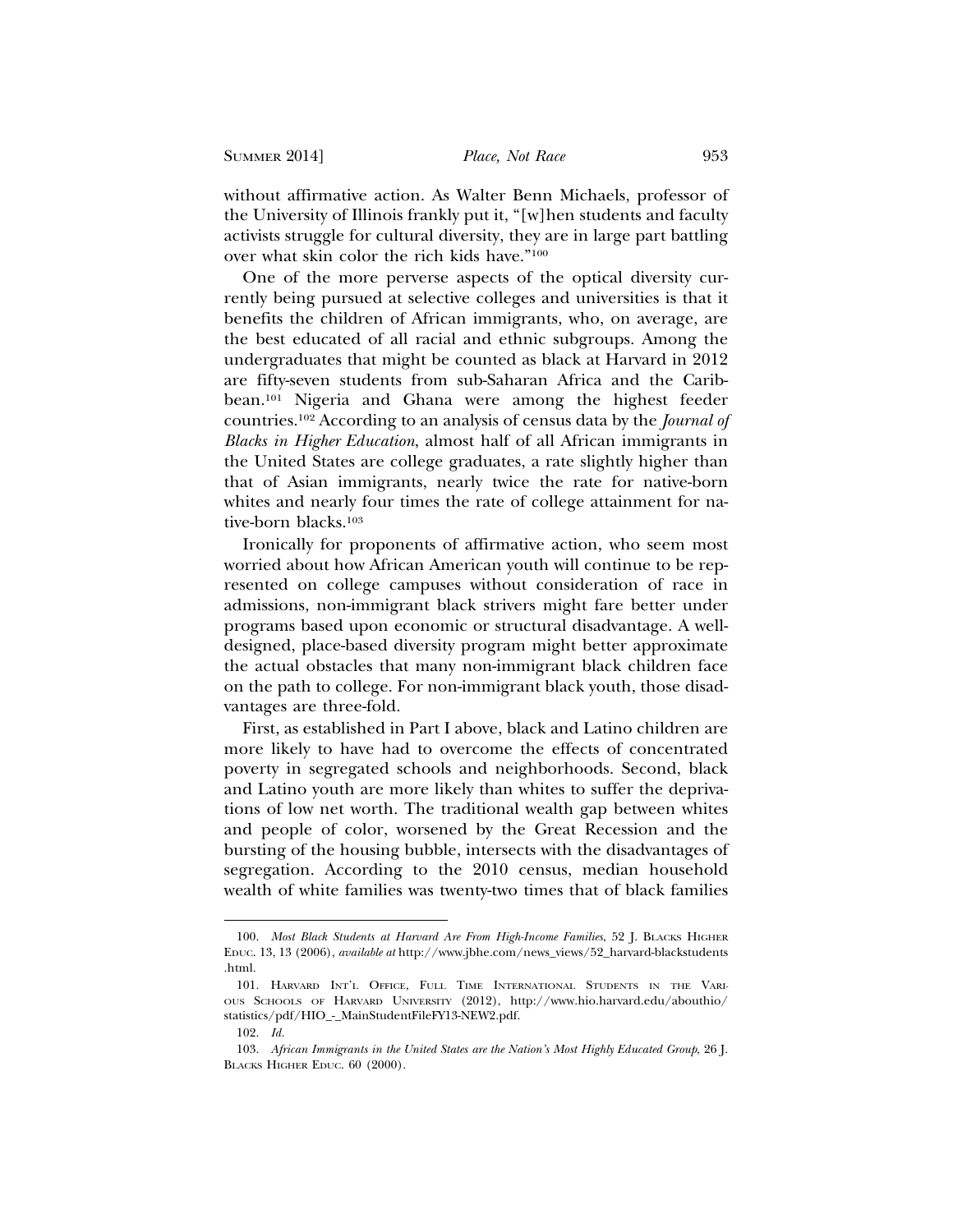(\$111,000 to \$5000) and fifteen times that of Latino families  $($111,000$  to  $$7500$ ).<sup>104</sup> Research shows that low net worth affects a family's ability to purchase a home in a high opportunity neighborhood with good schools and affects a student's confidence that working hard will enable her to attend college.105 Finally, black children are disproportionately disadvantaged by growing up in singleparent households, with less child supervision and support than is typically available in two-parent households.106 Richard Kahlenberg has argued that building these three elements of disadvantage exposure to concentrated poverty, low wealth, and single-parent household status—into a class-based affirmative action program would fairly consider factors known to affect educational outcomes while also disproportionately benefitting students of color.<sup>107</sup> I agree but would give special significance to place and other radical reforms that remove unnecessary exclusion from admissions.

Such a holistic design would answer criticisms that race-neutral, class-based affirmative action favors whites who do not have to deal with the accumulated restrictions of race, regardless of their economic status. William Julius Wilson supports class-based affirmative action but does not view it as a substitute for race-based affirmative action for several reasons. Middle-class black kids often suffer the restrictions of segregated neighborhoods and America's racial history can make a black family's hold on middle-class status more fragile.108 Wilson and others are correct in their assertion that mere consideration of income differences does not adequately reflect the structure of disadvantage in the United States. Promoting affirmative action based upon class rather than race is not enough when there is a racialized, separate, and unequal K-12 pipeline. As noted earlier, low-income whites tend to be less economically segregated than affluent blacks.109 On average, they are less exposed to concentrated poverty and have a higher probability of living in middleclass settings that offer genuine opportunity and better schools.

<sup>104.</sup> Tami Luhby, *Worsening Wealth Inequality by Race*, CNN MONEY (June 21, 2012, 1:09PM), http://money.cnn.com/2012/06/21/news/economy/wealth-gap-race/index.htm.

<sup>105.</sup> CENTURY FOUND., A BETTER AFFIRMATIVE ACTION: STATE UNIVERSITIES THAT CREATED ALTERNATIVES TO RACIAL PREFERENCES 18 (2012), *available at* http://tcf.org/publications/ 2012/10/a-better-affirmative-action-state-universities-that-created-alternatives-to-racial-prefen ces.

<sup>106.</sup> *Id*.

<sup>107.</sup> *Id*. at 12.

<sup>108.</sup> *See* William Julius Wilson, *Race and Affirming Opportunity in the Barack Obama Era*, 9 DU BOIS REV.: SOC. SCI. RESEARCH ON RACE 5, 7–9 (2012), *available at* journals.cambridge.org/ac tion/displayFulltext?type=1&fid=8601519&jid=DBR&volumeId=9&issueId=01&aid=8601517 &bodyId=&membershipNumber=&societyETOCSession=.

<sup>109.</sup> *See supra* text accompanying notes 16-22.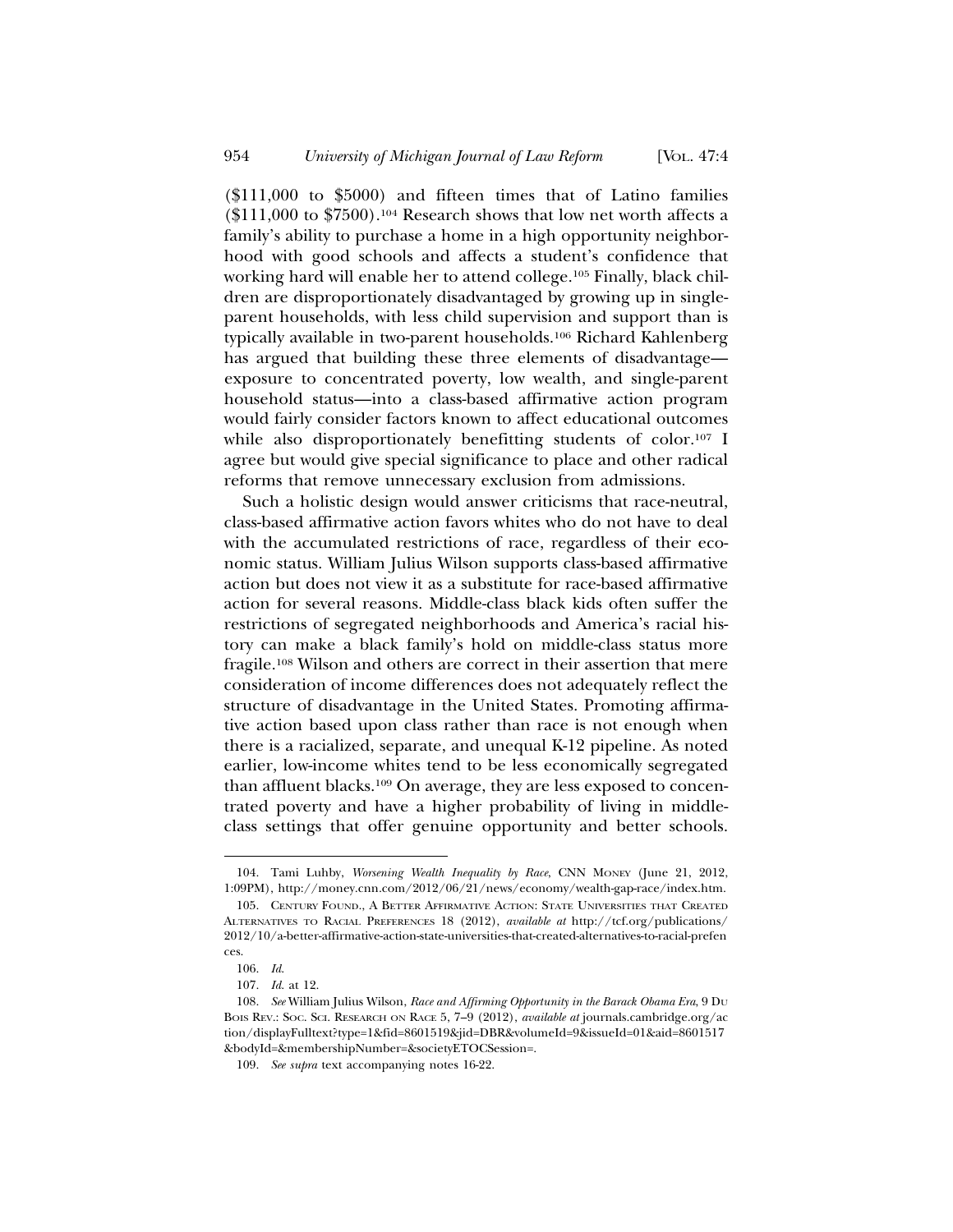That said, whites who *do* live in impoverished environs or attend high-poverty schools are no less deserving of special consideration—as is anyone who is actually disadvantaged by economic isolation. If a middle-class black applicant is disadvantaged along some dimension other than place, as I argue below, a holistic approach to admissions would enable consideration of such actual disadvantage.

Recent research on class-based affirmative action that considered a complex range of factors beyond parental income, including parental education, language, neighborhood, and high school demographics, found that such programs would raise African American and Latino enrollment nearly as much as race-based affirmative action and also increase economic diversity.110 Among ten universities that adopted race-neutral plans, seven met or exceeded the levels of black and Latino student representation they had previously achieved using racial preferences.111 If we are honest about the extant data on the effects of moving from race-based to placebased methods of affirmative action, the debate is really about how and whether African Americans will retain a meaningful presence at the most selective colleges and universities. UC Berkeley and UCLA, California's most elite public higher education institutions, currently meet or exceed the numbers of Latino students they had before Proposition 209, but they have yet to recover fully in terms of black student representation.112

Among civil rights advocates, a familiar justification for continued use of race in college admissions is its necessity to ensure that a diverse leadership class emerges from elite private and public institutions. During the *Fisher* oral argument, UT's lawyer asserted that the ability to give extra consideration to a hypothesized son of a black dentist from a Dallas suburb was important. Mr. Garre reasoned:

[T]he minority candidate who has shown that . . . he or she has succeeded in an integrated environment, has shown leadership and community service . . . is precisely the kind of candidate that's going to . . . come on campus, help to break

<sup>110.</sup> KAHLENBERG & POTTER, *supra* note 105, at 16.

<sup>111.</sup> *Id*. at 12.

<sup>112.</sup> See generally PATRICIA GÁNDARA, THE CIVIL RIGHTS PROJECT, CALIFORNIA: A CASE STUDY IN THE LOSS OF AFFIRMATIVE ACTION 5 fig. 1-2 (2012). I deeply regret that Native Americans are invisible in this debate, largely because of a lack of reported data about them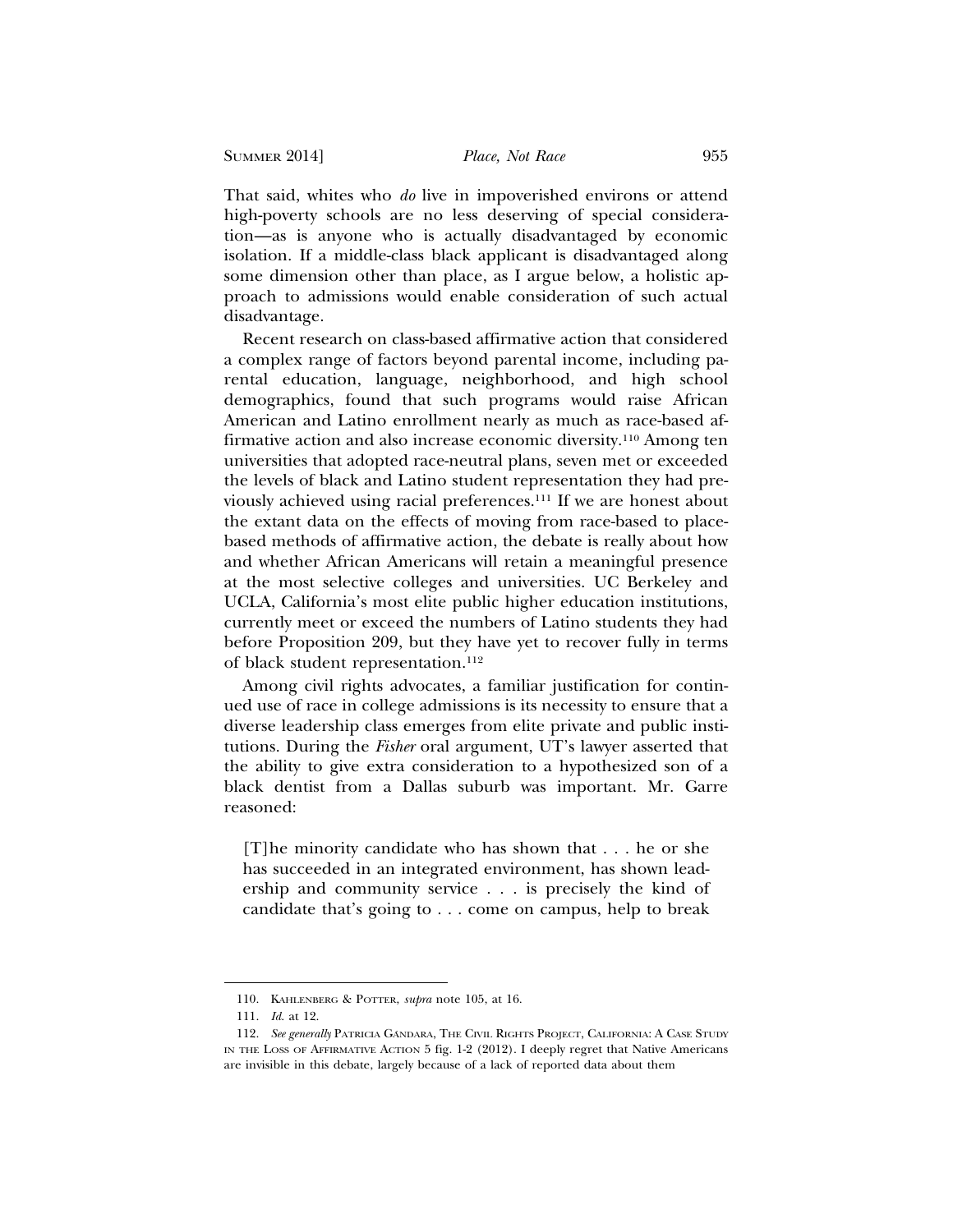down racial barriers, work across racial lines [and] dispel stereotypes.<sup>113</sup>

Such candidates seemed more desirable to Garre (and possibly UT's admissions officers) because, he stated, "the minorities who are admitted [under the Top Ten Percent Plan] tend to come from segregated, racially-identifiable schools."114

As a passionate advocate for integration, I believe in the value of diversity and the idea that people should be exposed to "the other." Still, there was something unseemly about UT's argument, as Justice Alito pointed out in his rejoinder:

Well, I thought that the whole purpose of affirmative action was to help students who come from underprivileged backgrounds, but you make a very different argument that I don't think I've ever seen before. The top 10 percent plan admits . . . lots of Hispanics and a fair number of African Americans. But you say . . . it's faulty because it doesn't admit enough . . . who come from privileged backgrounds.115

UT, unlike its elite private competitors, has a surfeit of "minorities" from "segregated" communities because of the operation of the Ten Percent Plan. Unvarnished, UT's logic appears to be that they want to be able to compete for the most palatable or assimilated black and brown students. This argument is just as unseemly as the fact that the primary beneficiaries of affirmative action at the nation's most selective private institutions are those that are most advantaged by parental education, neighborhood, or school quality.116

Let's face it: fewer African Americans enter elite institutions under an affirmative action system based upon structural disadvantage than under race-based affirmative action. This raises the question of whether the marginal benefits of getting more blacks into elite institutions—hypothetically, an eight percent black class using race vs. a four percent black class using other criteria—are worth the political costs of continued racial division. I think not,

<sup>113.</sup> Oral Argument at 42:19-43:1, Fisher v. Texas, 133 S. Ct. 2411 (2013) (No. 11-345), *available at* http://www.supremecourt.gov/oral\_arguments/argument\_transcripts/11-345 .pdf.

<sup>114.</sup> *Id.* at 43:15-17.

<sup>115.</sup> Oral Argument at 43:19-44:2, Fisher v. Texas, 133 S. Ct. 2411 (2013) (No. 11-345), *available at* http://www.supremecourt.gov/oral\_arguments/argument\_transcripts/11-345 .pdf.

<sup>116.</sup> *See supra* text accompanying notes 99-102.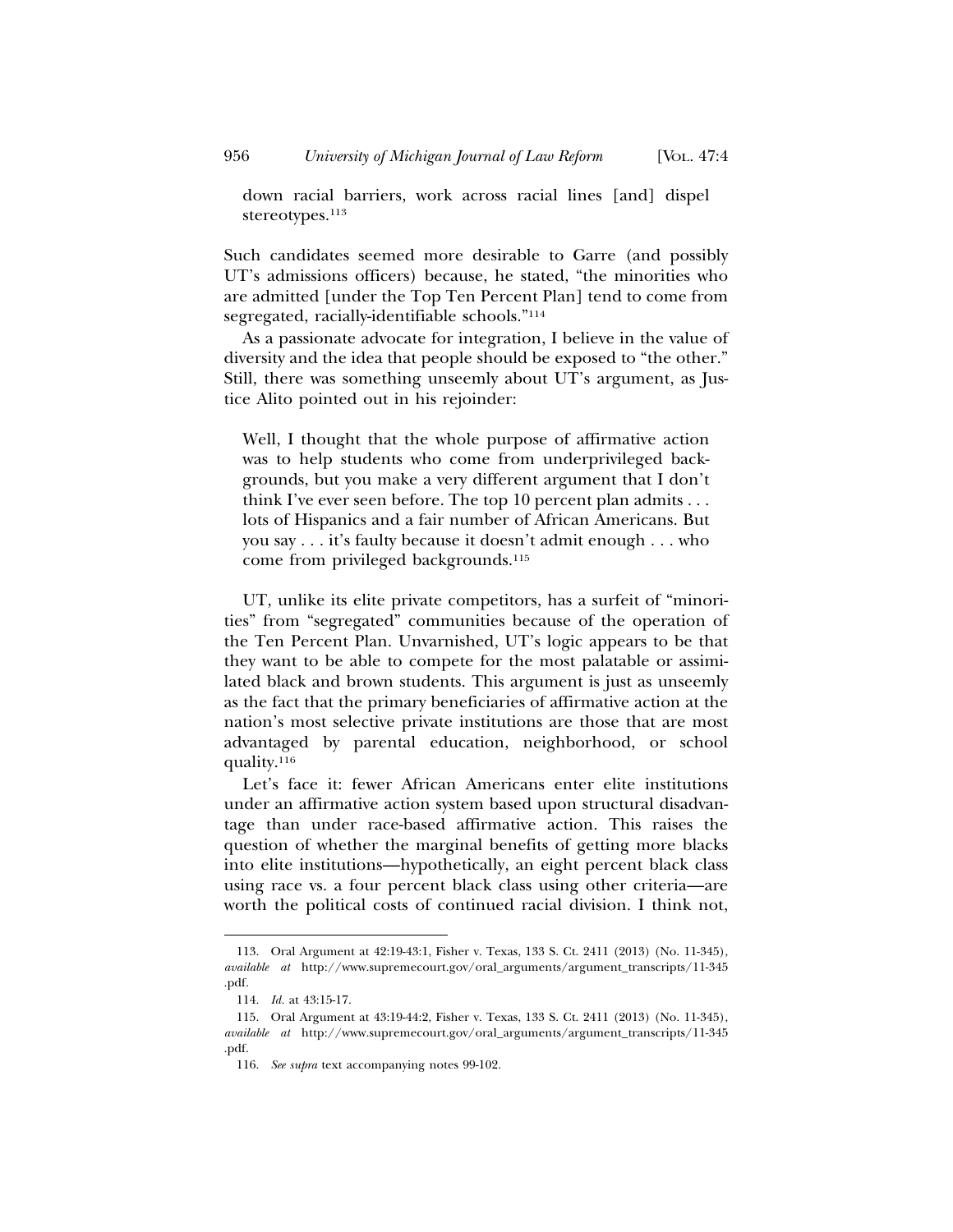especially when the harms that flow from a racially divided electorate include mass incarceration and underinvestment in both public education and the social safety net. In any event, if I am correct in my prediction that law or politics will eventually render racebased affirmative action extinct, it would make sense to get started on race-neutral reforms that have the potential to create real diversity and more social cohesion.

I prefer strategies that will render centers of learning more racially and economically diverse while *encouraging* rather than *discouraging* cross-racial alliances. Notably, the Texas Ten Percent Plan emerged from a cross-racial coalition of black, Hispanic, and rural white members of the Texas legislature who represented districts that were not sending large numbers of students to UT institutions.117 The Texas and Florida plans that send the top ten and twenty percent of high school graduates, respectively, to state universities are imperfect alternatives that rely on racial segregation to achieve racial diversity by ostensibly race-neutral means.118 They are a rare first step among diversity policies toward accounting for residential segregation and its attendant disadvantages, albeit indirectly and incompletely. California has also adopted a similar placebased program that guarantees admission to the UC system to the top nine percent of graduates of each local high school.119 The UC system has also eliminated legacy preferences, as have some universities like Texas A&M and the University of Georgia.120

The University of Michigan is rare in that it has incorporated place—"residence in an economically disadvantaged region"—expressly into its program design although it is unclear what weight this factor is given in a context of holistic admissions review. UM also adopted geography-based scholarships as part of its strategy to increase racial diversity in a race-neutral way.121 The fact that place has not played a more prominent role in states where race-based affirmative action has been banned suggests a lack of awareness geography's role in creating racial structures of opportunity or, more likely, a desire to admit racial minorities who are less challenged by circumstances of racial and economic isolation. After all, admitting middle- or upper-middle-class students of color who graduate from strong, integrated high schools is likely to be less costly in terms of

<sup>117.</sup> CASHIN, *supra* note 15, at 81.

<sup>118.</sup> *Id.* at 82.

<sup>119.</sup> *Id.*

<sup>120.</sup> *See* KAHLENBERG & POTTER, *supra* note 105, at 18.

<sup>121.</sup> *Id.* at 53.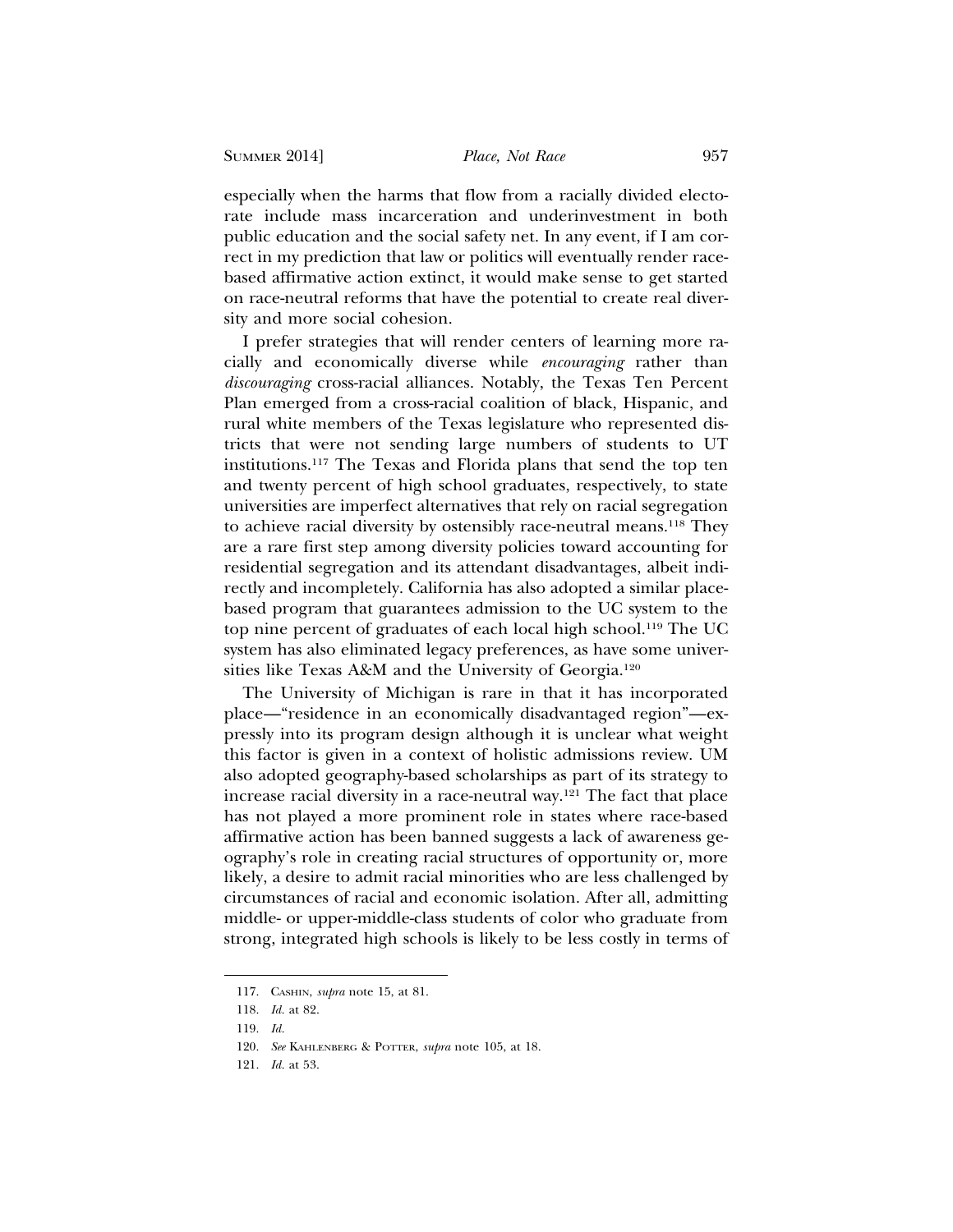financial aid awards and less threatening to *U.S. News* rankings because those students have higher average test scores than inner-city strivers.

If an institution is sincere about achieving diversity and wishes to or is forced to do so without considering race, then place is an important, underutilized, and fair tool. An admissions process that affords holistic, individualized review of a variety of factors should give extra weight to living in a low opportunity neighborhood (e.g., a poverty rate above twenty percent) or attending a high poverty school. This would benefit those who most need and deserve affirmative action. It could also have the salutary benefit of encouraging racial and socioeconomic integration in low opportunity neighborhoods. A strategic middle-class family might decide to stay in or move into a historically low-opportunity neighborhood in order to receive the benefit of this plus factor in college admissions.

I would not make place affirmative action's only consideration but it should be given much greater weight and attention than it currently receives in diversity programs, given how large it looms in structuring educational opportunity and outcomes. Low family wealth should also receive considerable weight as another factor that disproportionately affects blacks and Latinos. Exposure to concentrated poverty and low family wealth are both "structural" forms of disadvantage because their racial dimensions can be traced to conscious, racist policy choices that endured for decades.122

While single-parent status is another factor that disproportionately affects African American youth, the degree of government culpability is less clear (and frankly beyond my realm of expertise). In any event, diversity programs can capture single-parent status and other forms of disadvantage by allowing individual applicants to state what obstacles they have overcome. On the order of magnitude currently given to race in race-based affirmative action programs, the structural disadvantages of segregation and low wealth should be given far more consideration and weight.

This proposal might not help middle-class black kids who live in medium- or high-opportunity environs, especially those aiming to enter elite institutions. But affirmative action should be reserved for students of any color who are challenged by serious disadvantages. For those who are not, I think it is healthy to send a message that most global aspirants have already absorbed: rewards come to those who work exceedingly hard. In our bewilderingly diverse future, no one is entitled.

<sup>122.</sup> *See* CASHIN, *supra* note 13, at 83–126 (providing an overview of this history).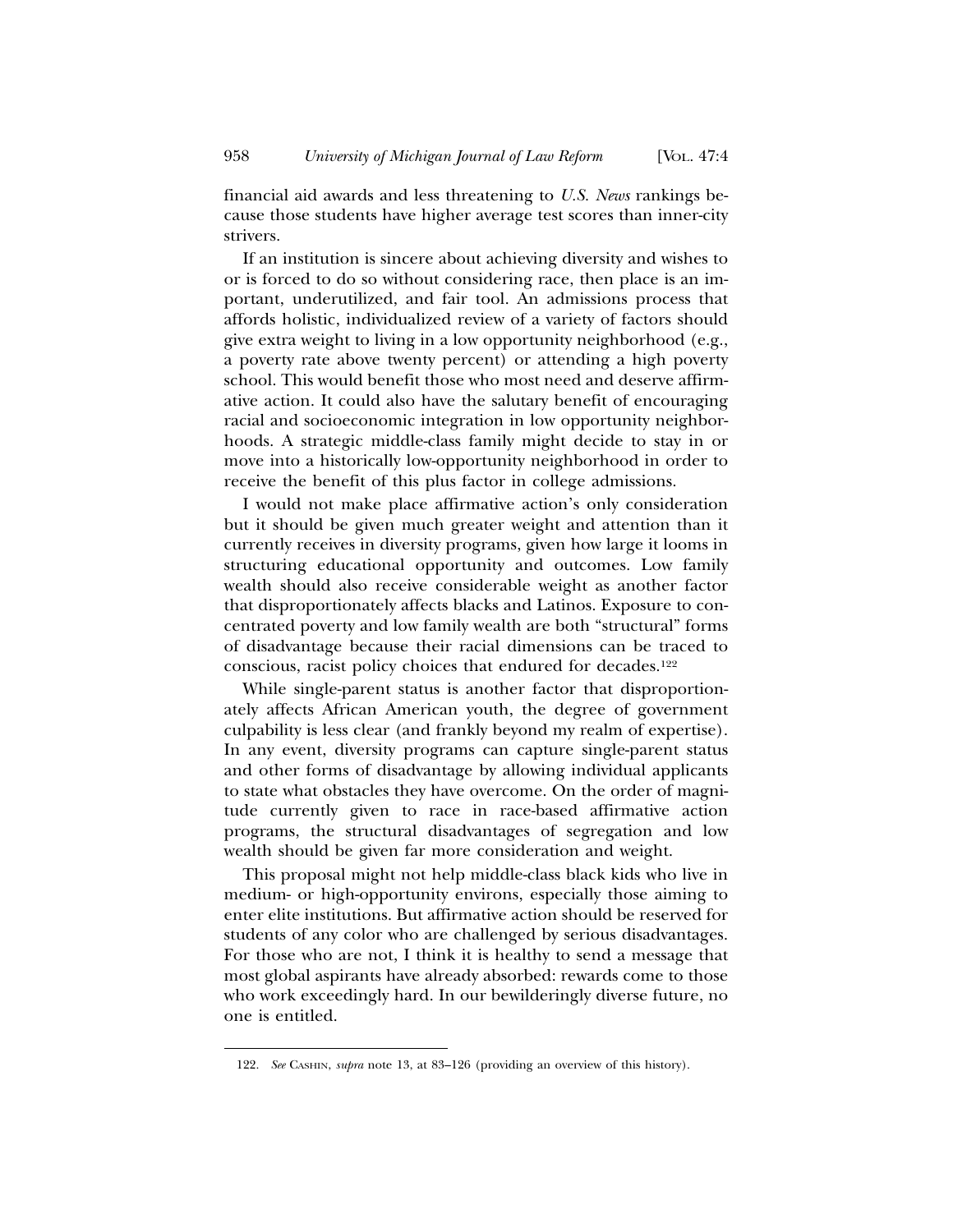#### IV. RACIAL RECONCILIATION AND RADICAL REFORM

Statistically, poor and working-class whites are more likely to live in middle-class surroundings than blacks and Latinos, but they also face structural constraints to upward mobility. Even working-class whites that have the test scores and grades to gain entrance to college are not attending commensurate with their numbers because the current system of college admissions and financial aid works against working class white people in insidious ways. A cottage industry of tutors, test preparers, consultants, learning centers, and other resources that only the affluent can tap has sprung up around college admissions and the elementary and secondary training that precedes it. Performance on the SAT is tightly correlated with family income.123 It has no correlation whatsoever to university mission statements, unless a college is willing to rewrite its mission to say: "Our purpose is to preserve advantages of wealth and income in America." Using cumulative high school GPA to evaluate college applicants is a more legitimate measure of merit because it is a better predictor of likely performance throughout college, and it has less adverse impact on disadvantaged and underrepresented minority students.124 Yet selective colleges slavishly accept exclusionary criteria propagated by the College Board and *U.S. News and World Report* as merit. "Merit-based" financial aid, as opposed to "needbased" financial aid, also works against entry by white working-class students.125 These exclusionary practices render working-class whites as alien and alienated on college campuses as children of the ghetto. Progressives should not be surprised that anti-intellectualism and denigration of "liberal elites" has become a common cultural sensibility among blue-collar whites or those who would lead them.126

If the American Dream is to be more than a platitude, the avenues to opportunity must be real, and universities have a unique

<sup>123.</sup> Catherine Rampell, *SAT Scores and Family Income*, N.Y. TIMES ECONOMIX BLOG (Aug. 27, 2009, 1:01 PM), http://economix.blogs.nytimes.com/2009/08/27/sat-scores-and-familyincome.

<sup>124.</sup> *See* SAUL GEISER & MARIA VERONICA SANTELICES, CTR. FOR STUDIES IN HIGHER EDUC., VALIDITY OF HIGH-SCHOOL GRADES IN PREDICTING STUDENT SUCCESS BEYOND THE FRESHMAN YEAR 24–27 (2007), *available at* http://cshe.berkeley.edu/sites/default/files/shared/publica tions/docs/ROPS.GEISER.\_SAT\_6.13.07.pdf. A study that examined academic outcomes of students by race and gender at twenty-eight selective colleges found that "the biggest effect in predicting college grades is that associated with high school GPA, whereas the SAT score is nowhere to be found among the strongest predictors." Douglas S. Massey & LiErin Probasco, *Divergent Streams: Race-Gender Achievement Gaps at Selective Colleges & Universities*, 7 DU BOIS REV. 219, 241 (2010).

<sup>125.</sup> CASHIN, *supra* note 15, at 57-58.

<sup>126.</sup> *Id*. at 61.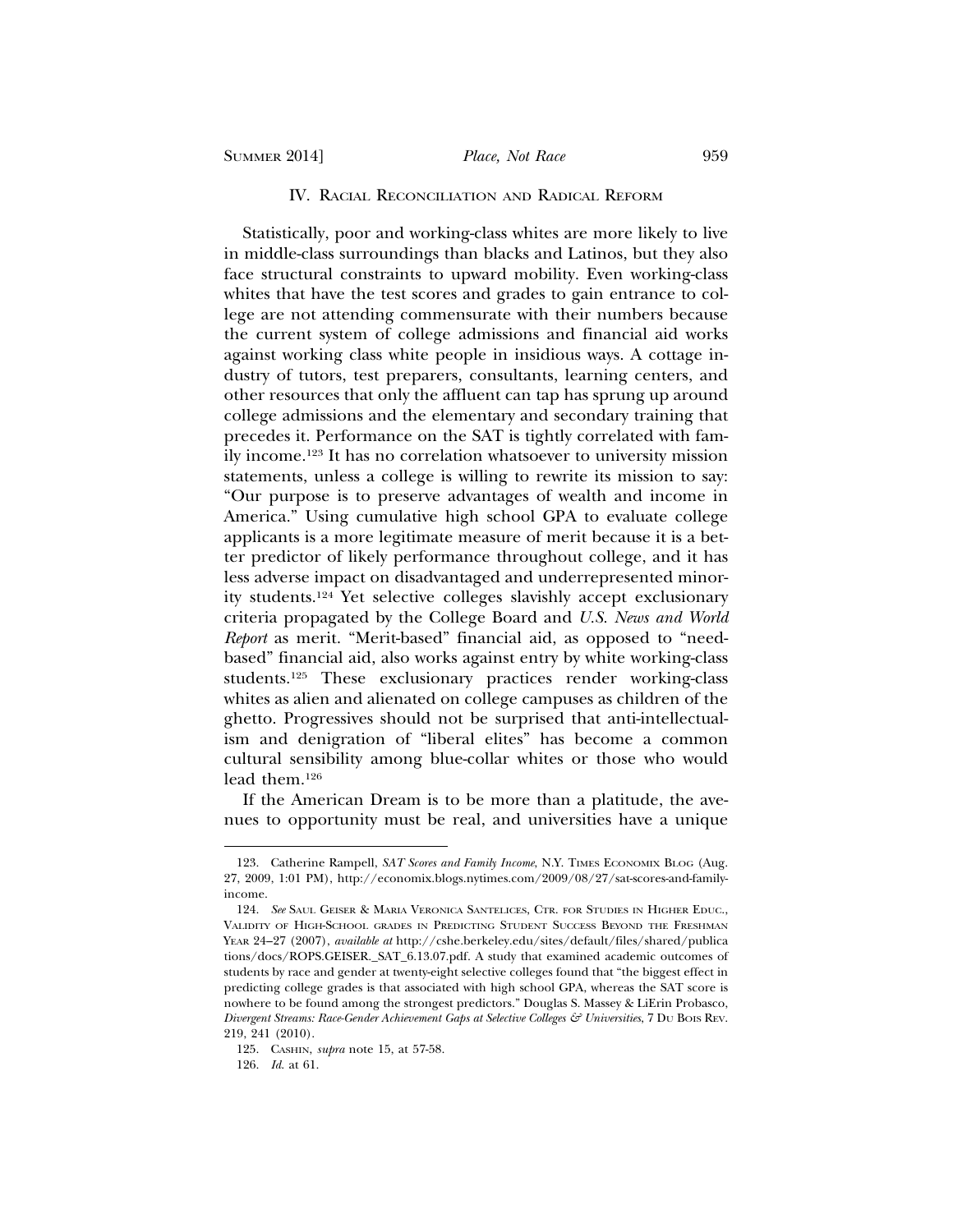role to play in countering the structural injustices that exist in our nation. Indeed, centers of learning may be the only remaining institutions in American society capable of transcending partisan gridlock to repair the social contract. In diverse, fragmented America, a widely shared value is that no one's access to opportunity or pursuit of happiness should be limited based upon immutable characteristics like race, ethnicity, or nationality. Proponents and opponents of affirmative action alike invoke this ideal of equality, embodied in the Fourteenth Amendment, even if they do not agree on what such equality should mean in practice. The socalled American Dream, however tattered, is also premised upon equality among the classes. According to a favored shibboleth, all Americans, regardless of economic station are supposed to be able to get ahead and prosper by dint of hard work.

Restoring the American Dream might begin with a principle of universal fairness based on the American values we profess to revere: freedom, opportunity, and universal human dignity. A true commitment to these ideals requires institutions and employers to replace their traditional practices because existing systems are simply replicating and reinforcing socioeconomic advantage. Universities are not immune from this need to change, since these inequalities are contrary to the their missions to serve the country and advance the whole of human knowledge. A country where the avenues of upward mobility are open mainly to affluent individuals living concentrated in advantaged environs contradicts the professed values of centers of learning.

In addition to explicit using place in any diversity calculus, several other reforms may be necessary to revive social mobility and the social contract in the United States. First, I would jettison the phrase "affirmative action," with its loaded meanings. Most universities and employers have stopped using the term anyway, favoring an amorphous concept of "diversity" that does not challenge existing exclusionary norms. I prefer the term "diversity practice" because it conveys acceptance of a diverse society and the constant effort required to create practices and structures that are truly inclusive. Colleges and employers should be forthright about how and why they value diversity, what diversity means to them, and the (fair) practices they undertake to achieve it. In this way, all applicants will know a given institution's commitments and they can form realistic expectations or apply elsewhere. Transparency about diversity commitments and practices will promote actual fairness as well as a perception of fairness.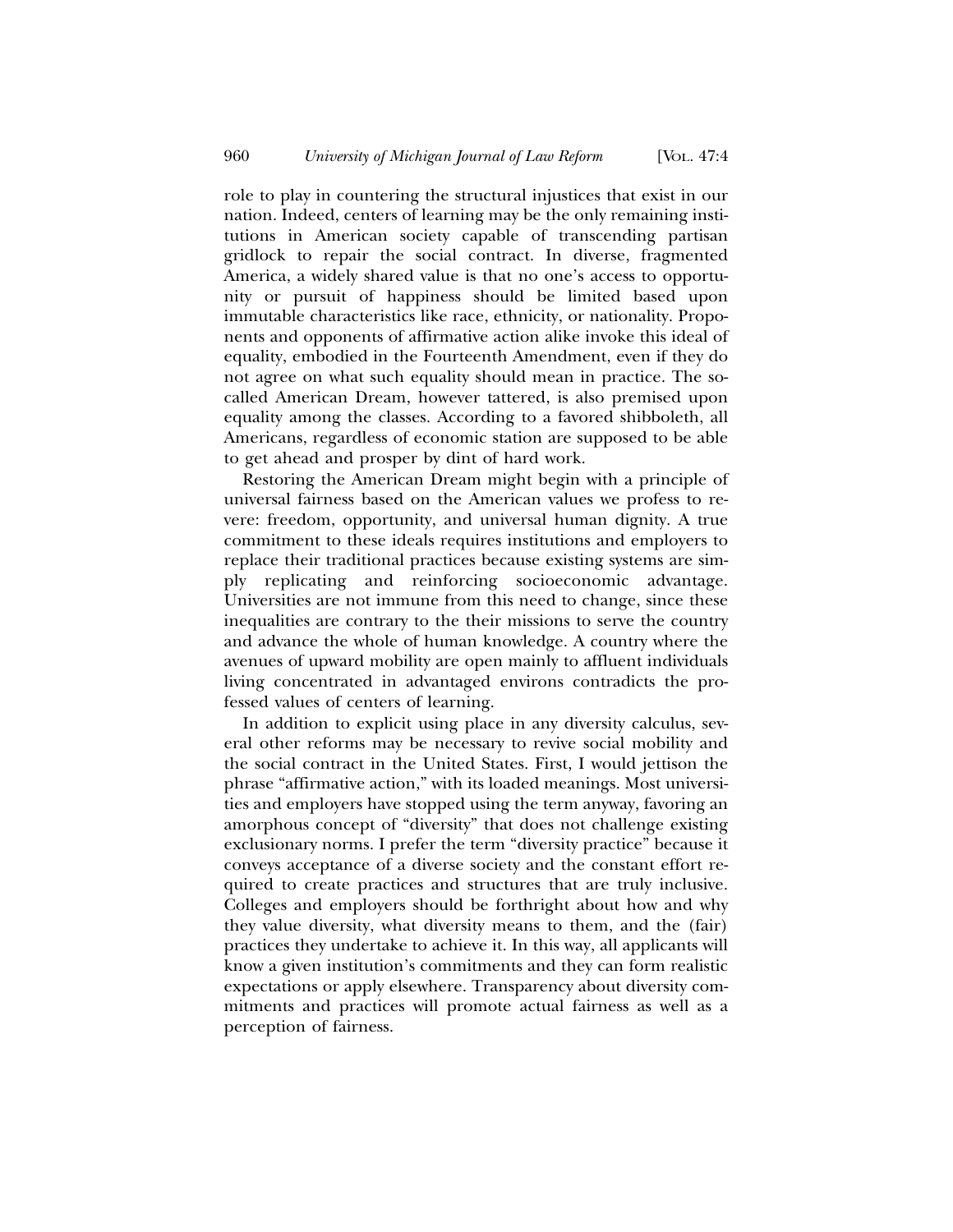Second, institutions and employers should clarify their mission. Truly committed institutions will explicitly incorporate diversity into their mission statements. Then, institutions and employers should *define merit in terms that are directly tied to advancing their mission.* In fact, one study suggests that affirmative action entrants, with their lower test scores, become the alumni that most exemplify universities' frequently stated mission of cultivating community leaders who give back to society.<sup>127</sup> For example, aspiring firefighters need to be able to demonstrate that they can deploy relevant technology to put out fires. A standardized test that merely performs a gatekeeping function and does not test for skills relevant to extinguishing fires is neither useful nor fair.

The same could be said of most standardized tests. A student's high school GPA is the best available predictor of how a student will perform in college,128 although it cannot alone predict how and whether an applicant will promote a university's mission. In sum, universities should rethink ill-defined, exclusionary concepts of "merit." In my field of legal education, for example, the ability to publish theoretical articles in elite law journals is more valued among select law faculties than the ability to teach students how to practice law in the real world.

An institution truly committed to diversity and universal access to opportunity would offer financial aid *solely* based upon demonstrated financial need. It would make the SAT and ACT optional or not use them at all, as is increasingly the case at hundreds of colleges.129 It would not give special consideration to race, ethnicity, *or* legacy status. Instead, in addition to the standard application form, all applicants would be invited to submit an optional statement on what disadvantages they have had to overcome. All forms of disadvantage would be considered, but structural disadvantages like living in a high-poverty neighborhood, attending a high-poverty school, or low household wealth would receive extra weight.

My argument about legacies is simple. Research establishes a correlation between parental educational attainment and student educational achievement.130 Being the son or daughter of someone

<sup>127.</sup> Lani Guinier, *Law School Affirmative Action: An Empirical Study of Confirmative Action*, 25 LAW & SOC. INQUIRY 565, 568-70 (2000).

<sup>128.</sup> *See* Douglas S. Massey and LiErin Probasco*, Divergent Streams: Race-Gender Achievement Gaps at Selective Colleges and Universities,* 7 DU BOIS REV. 219, 241, 244 (2010).

<sup>129.</sup> *See* FAIRTEST: NATIONAL CENTER FOR FAIR AND OPEN TESTING, COLLEGES AND UNIVERSI-TIES THAT DO NOT USE SAT/ACT SCORES FOR ADMITTING SUBSTANTIAL NUMBERS OF STUDENTS INTO BACHELOR DEGREE PROGRAMS, http://www.fairtest.org/university/optional/ (last visited Sept. 18, 2013).

<sup>130.</sup> *See, e.g., The College Board, The SAT Report on College & Career Readiness: 2012* 29 (2012), *available at* http://media.collegeboard.com/homeOrg/content/pdf/sat-report-col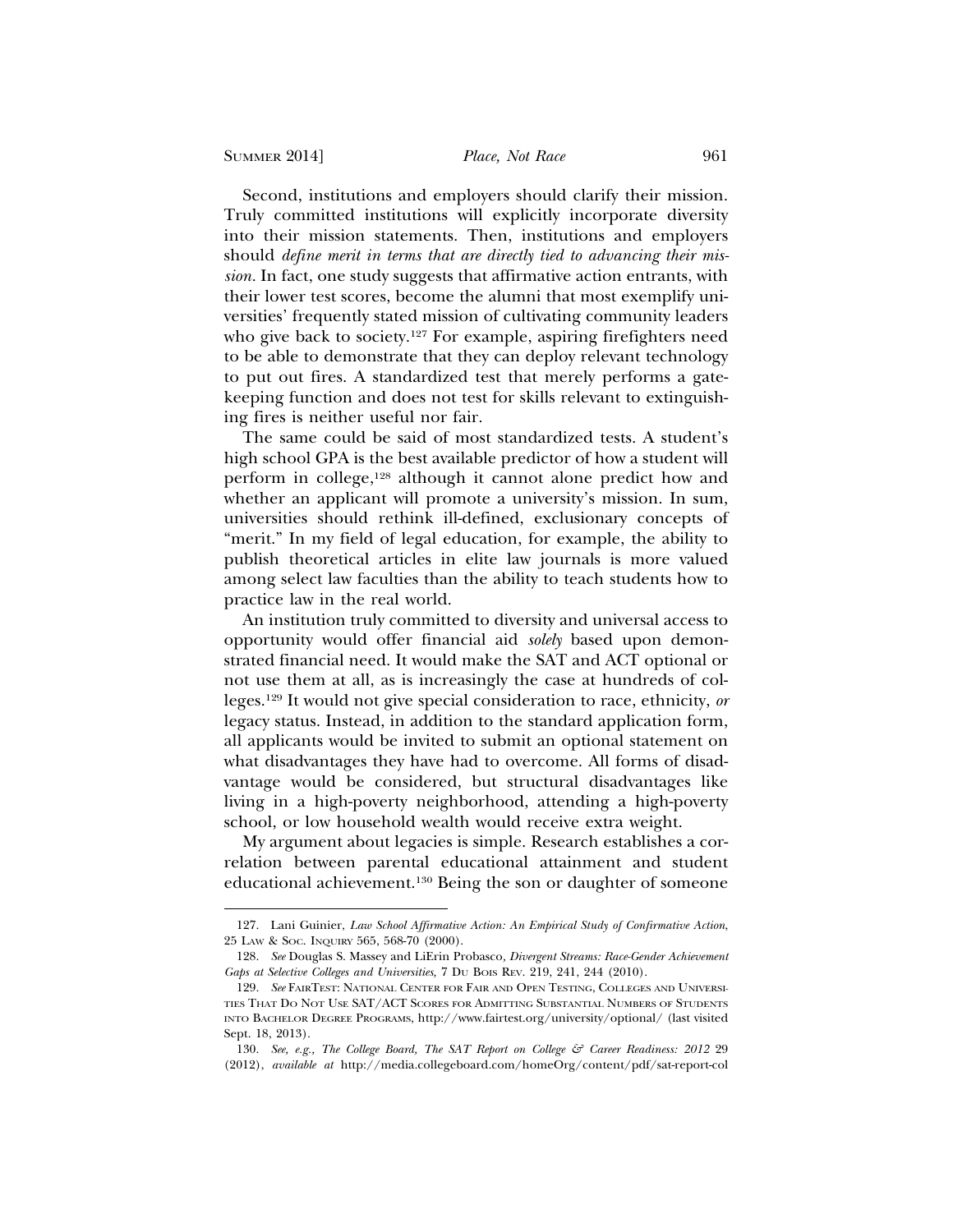who has attended a university, especially an elite one, offers its own advantage. Legacy applicants are well prepared to compete. As with advantaged racial minorities, legacy applicants do not need or intrinsically deserve any special consideration.

Finally, institutions should hire more admissions staff to ensure that every individual applicant receives careful, holistic consideration. The goal of the admissions process should be to identify highly qualified applicants of all races and classes who personify the university's mission. The goal for society, over time, is to ensure that getting ahead is not a function of circumstances of birth.

Admittedly, these ideas swim against a tide of entrenched practice and privilege. While many people complain about the unfairness of racial preferences, far fewer voices engage with the evidence of *de facto* class preferences in university admissions. Professor Lani Guinier is a notable exception.131 If universities are unwilling to rethink conventional practices or reexamine what really counts as merit, as Guinier has suggested, an experimental lottery for some of the places in an entering class is preferable to the current certainty of class advantage.132 A university could define a baseline GPA and standardized test score that would be acceptable and let applicants roll their dice. At least then all strivers would have a modicum of hope and systems would retain an aura of fairness.

#### **CONCLUSION**

Proponents of affirmative action or diversity should take the long view: power is in numbers. Creating a racially diverse politics in which working class whites and people of color share a common agenda will have a more transformative impact than affirmative action programs, which currently tinker at the margins of opportunity on behalf of those who least need help. Unless and until we recognize the mutual oppression of economically marginalized people of any race and undertake the labor-intensive work of building political alliances among them, the American Dream will remain just that—a dream that mocks the forty-six million Americans who live the nightmare of poverty and the millions more who eke out a

lege-career-readiness-2012.pdf (showing that the more education a student's parents have, the more rigorous their high school course load and curriculum tend to be).

<sup>131.</sup> *See* Lani Guinier, *Colleges Should Take Confirmative Action in Admissions*, CHRON. HIGHER EDUC., Dec. 14, 2001, at B10, *available at* http://chronicle.com/article/Colleges-Should-Take/22060.

<sup>132.</sup> *Id*.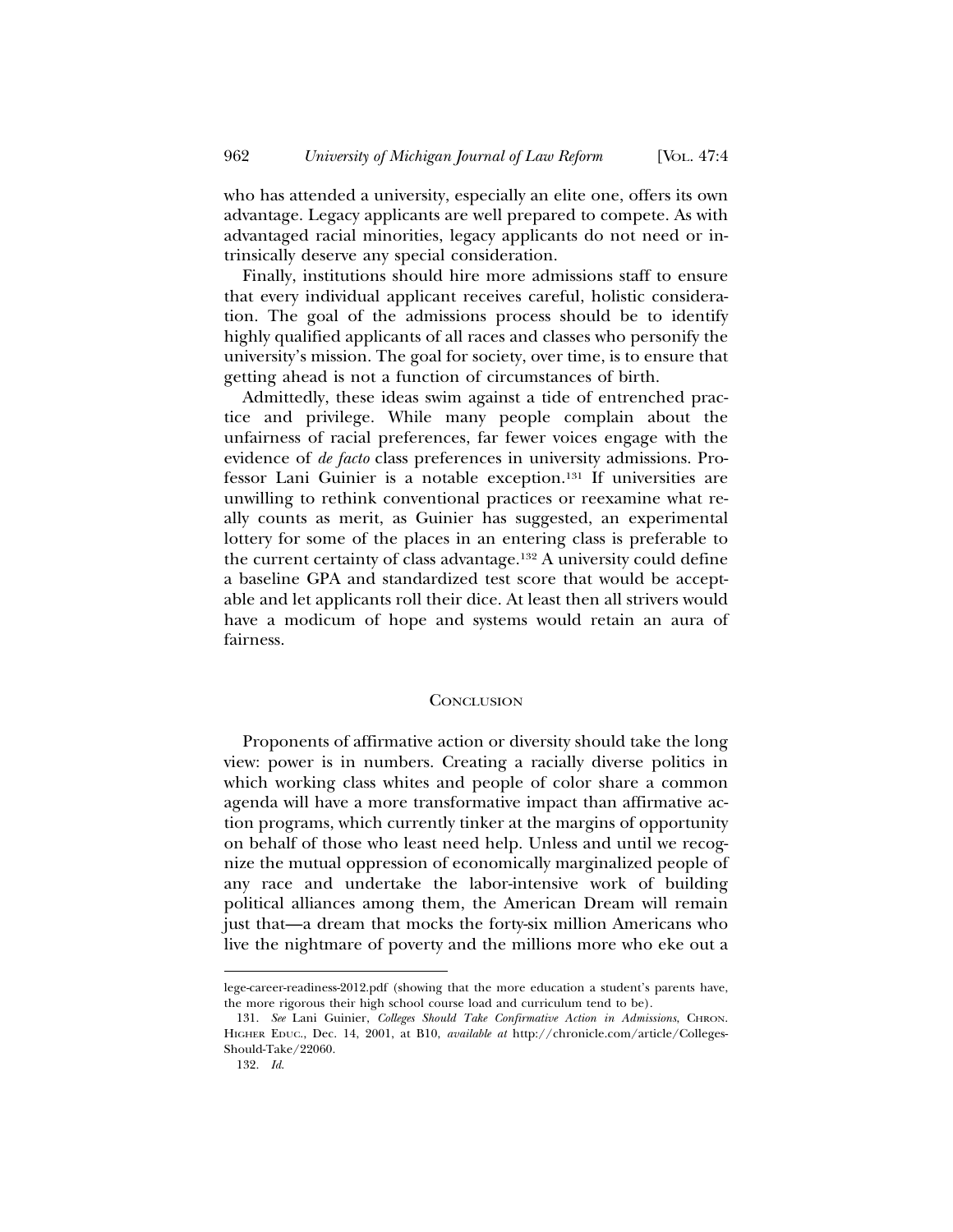middle-class existence. While we are gathering multiracial power, the all Americans must ask how can we prepare more black and brown kids to compete without racial preferences, since those preferences will eventually disappear.

The system is rigged against all middle-income and poor people. Performance on the SAT mirrors family income. Access to an excellent public school depends heavily on buying your way into an affluent neighborhood. Employment opportunities depend on whom you know and having skills that you may not be able to afford to acquire. Even those middle-class people blessed with a regular paycheck, healthcare, and a sound roof over their heads struggle to form or raise a family in a way that prepares the next generation to prosper. Social mobility in the "land of opportunity" has ground to a halt. Meanwhile, without a multiracial majority that consistently represents at least fifty-five percent of voters in elections and policy battles, there is little chance of enacting sound policies that might correct the underlying structures that create racial and economic inequality. In the case of anti-democratic measures like super-majority requirements to break a filibuster in the U.S. Senate or to pass a revenue measure in the California Legislature, even more cross-racial political cohesion is required.

Nothing will get better, then, without reconciliation between sizeable numbers of whites and people of color. What we need is a politics of fairness, one in which people of color and the white people who are open to them move past racial resentment to form an alliance of the sane. There are plenty of common sense ideas about how to create more, not less, opportunity in this country. A "Sanity Alliance" might get some things done for the common good of us all.

Being intentional in our choice of policies and language can help us begin to reconcile, to move past racial resentments, and to create a politics of fairness. One first step is to base affirmative action upon structural disadvantage, not race. Working-class whites need a signal that they are welcome to enter the multiracial tent and this would be one such signal.

However, jettisoning race-based affirmative action is the beginning, not the end, of creating a fairer society. While we should not favor one race for preferential treatment, we also should not single out one group for discriminatory treatment. That, too, is un-American. Mass incarceration and racial profiling come to mind. Our best hope to redress both forms of unfairness is a language based upon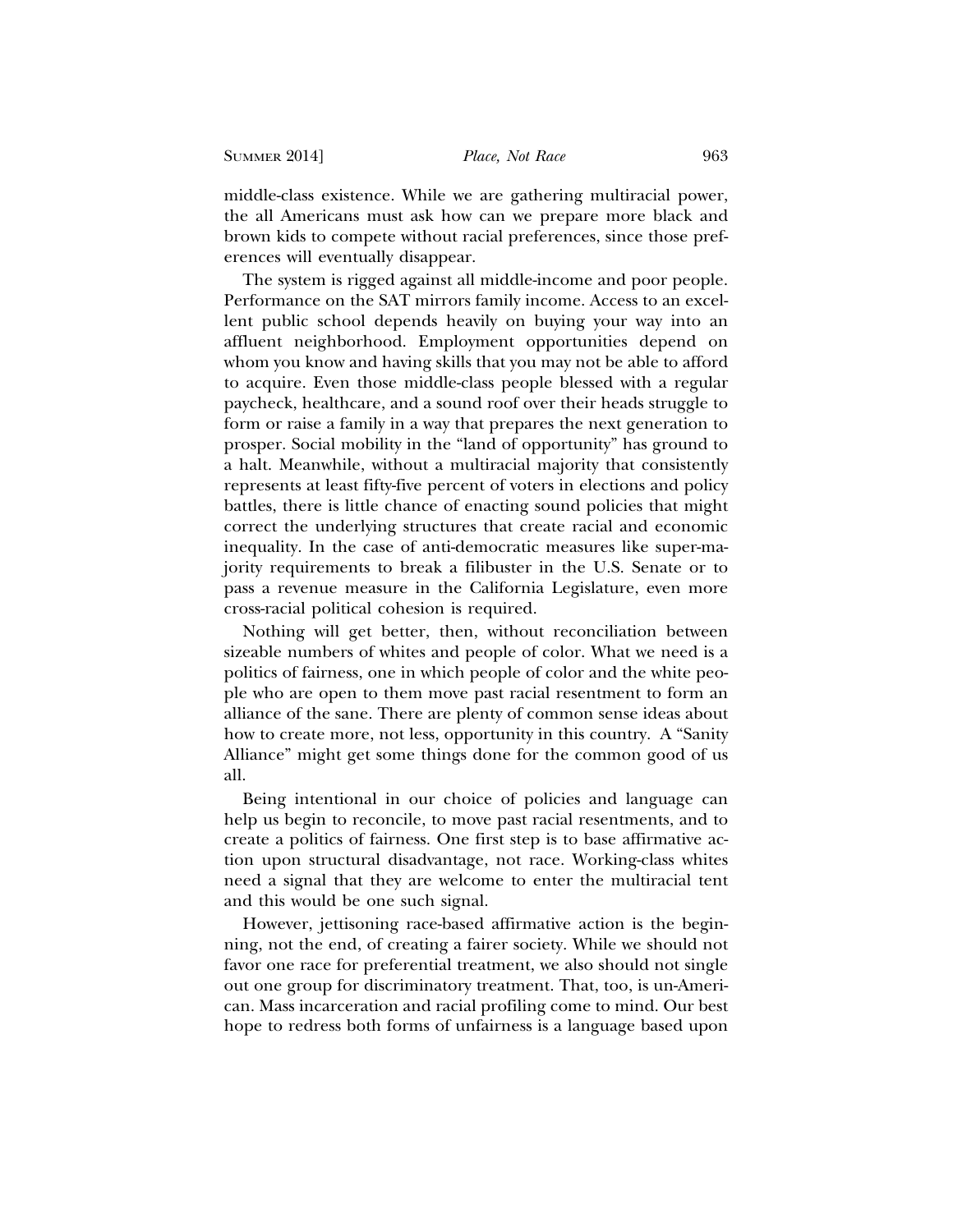common harms and the common weal.133 For example, California is sagging under the weight of its prison budgets due to a racially unfair and fiscally insane War on Drugs. California spends more on prisons than it does on higher education, and its public schools, once the envy of the nation, now rank near last in performance and per-pupil spending.134 Fortunately the state is beginning to self-correct. On November 6, 2012, Californians voted to raise taxes in order to invest six billion dollars annually in education and they approved a measure that moderated the state's infamous "threestrikes" law that had required life sentences even for non-violent, three-time felons.135 Democrats also gained the necessary legislative supermajority to raise revenues.<sup>136</sup> These developments, like the 2012 presidential election itself, suggest the emerging promise of multiracial politics. I write this not as a cheerleader for the Democratic party but as citizen who longs for a functional democracy in which parties and politicians vigorously compete for all of the votes in a multiracial electorate.

Once we get started on a "Sanity Alliance" and begin to build trust and relationships, we can begin to have more honest, refreshing discussions about how racial harms do damage to society as a whole. A "Sanity Alliance" might identify public and private policies that disproportionately discriminate against people of color in a way that harms the common good, including mass incarceration, the War on Drugs, and predatory lending. Then, this coalition of the willing should organize state and local movements to reform those policies. Washington D.C. is nearly impossible these days. A better place to start is with numerous multiracial, faith-based coalitions that are already working in scores of communities, often in a bipartisan manner. Elsewhere I have written about this wonderful, righteous work.137

Throughout American history, economic elites have used racial categories and racism to drive a wedge between working class whites and people of color. In the colonial era, indentured servitude gave

<sup>133.</sup> *See* CASHIN, *supra* note 15, at Ch. 5 (2014) (providing a detailed overview of the best strategies and rhetoric for creating an effective multiracial politics that redresses common harms).

<sup>134.</sup> Prerna Anand, *Winners and Losers: Corrections and Higher Education in California*, CALI-FORNIA COMMON SENSE (Sept. 5, 2012), http://www.cacs.org/ca/article/44; John Fensterwald, California Drops to 49th in School Spending in Annual Ed Week Report, ED-SOURCE (Jan. 14, 2013), http://edsource.org/2013/california-drops-to-49th-in-school-spend ing-in-annual-ed-week-report/25379#.U3Jvd8fhcn4.

<sup>135.</sup> *Id*.

<sup>136.</sup> *Id.*

<sup>137.</sup> *Id*. *See also* Sheryll Cashin, *Shall We Overcome? Transcending Race, Class and Ideology Through Interest Convergence*, 79 ST. JOHN'S L. REV. 253 (2005).